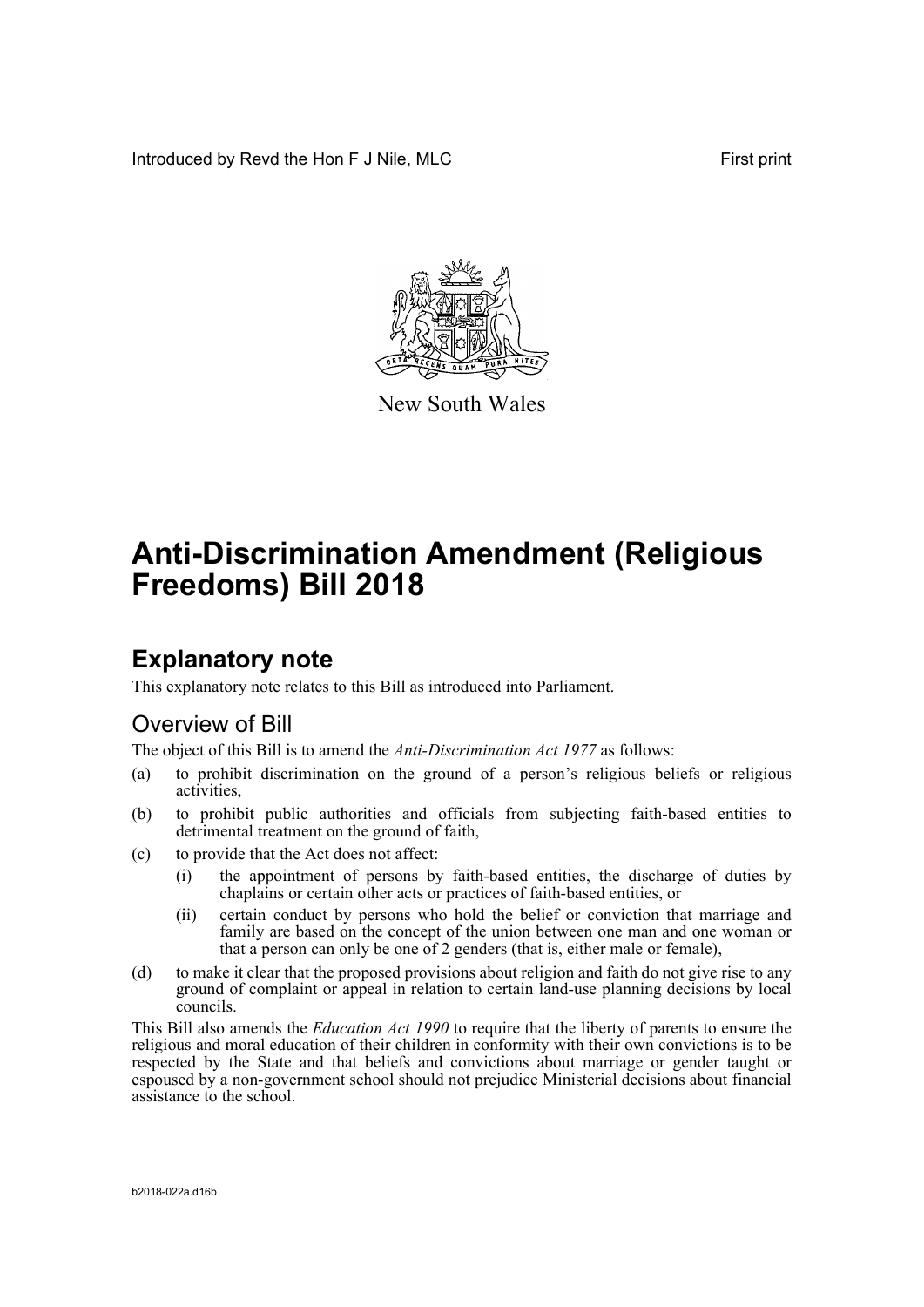## Outline of provisions

**Clause 1** sets out the name (also called the short title) of the proposed Act.

**Clause 2** provides for the commencement of the proposed Act on the date of assent to the proposed Act.

## **Schedule 1 Amendment of Anti-Discrimination Act 1977 No 48**

**Schedule 1 [1]** inserts a definition of *faith-based entity*.

**Schedule 1 [2]** makes it clear that if an act is done for 2 or more reasons, and one of the reasons consists of subjecting a faith-based entity to unlawful detrimental treatment on the ground of faith then, for the purposes of the *Anti-Discrimination Act 1977*, the act is taken to be done for that reason.

**Schedule 1 [3]** inserts a new Part in the *Anti-Discrimination Act 1977* that makes it unlawful to discriminate against a person on the ground of the person's religious beliefs or religious activities in the circumstances described in the Part, which relate to work, education, the provision of goods and services, accommodation, and registered clubs. A contravention of the proposed Part may be the basis of a complaint under the Act.

The new Part generally follows the pattern established in the Act for the other forms of discrimination that are made unlawful by the Act's provisions. However, proposed section 38ZM sets out additional reasons for which the President of the Anti-Discrimination Board may decline a complaint on the ground of religious beliefs or religious activities, either because the complaint is deliberately contrived to create a basis for complaint or to attract criticism to any faith-based entity or because the complaint is otherwise a disingenuous, malicious or dishonest use of the protections provided by proposed Part 3B.

**Schedule 1 [4]** inserts a new Part that prohibits public authorities and officials from subjecting faith-based entities to detrimental treatment on the ground of faith in certain circumstances (namely the provision of government funding, dealing with applications for grants or the provision of goods and services by the government). A contravention of the proposed Part may be the basis of a complaint under the Act.

**Schedule 1 [5]** amends a provision that provides that nothing in the *Anti-Discrimination Act 1977* affects any obligation to comply with any other Act to make it clear that it includes any such obligation arising under legislation about public health, the protection of children and young persons or national security.

**Schedule 1 [6] and [7]** make it clear that the proposed Act does not affect the charitable status of a faith-based entity.

**Schedule 1 [8]–[10]** provide that the *Anti-Discrimination Act 1977* does not affect the appointment of persons by faith-based entities, the discharge of duties by chaplains of private educational authorities or certain other specified acts or practices of faith-based entities.

**Schedule 1 [11]** makes it clear that the amendments made by the proposed Act, and the rest of the *Anti-Discrimination Act 1977*, do not authorise violence, or advocating the use of violence, through any act that purports to be religiously motivated.

**Schedule 1 [12]** inserts provision that provides exemptions from the operation of the *Anti-Discrimination Act 1977* that arise because of:

- (a) the exercise of rights under Article 18 of the *International Covenant on Civil and Political Rights* to the extent that they relate to freedom of religion, and
- (b) beliefs or convictions that marriage and family are based on the concept of the union between one man and one woman, and
- (c) beliefs or convictions consistent with the gender binary.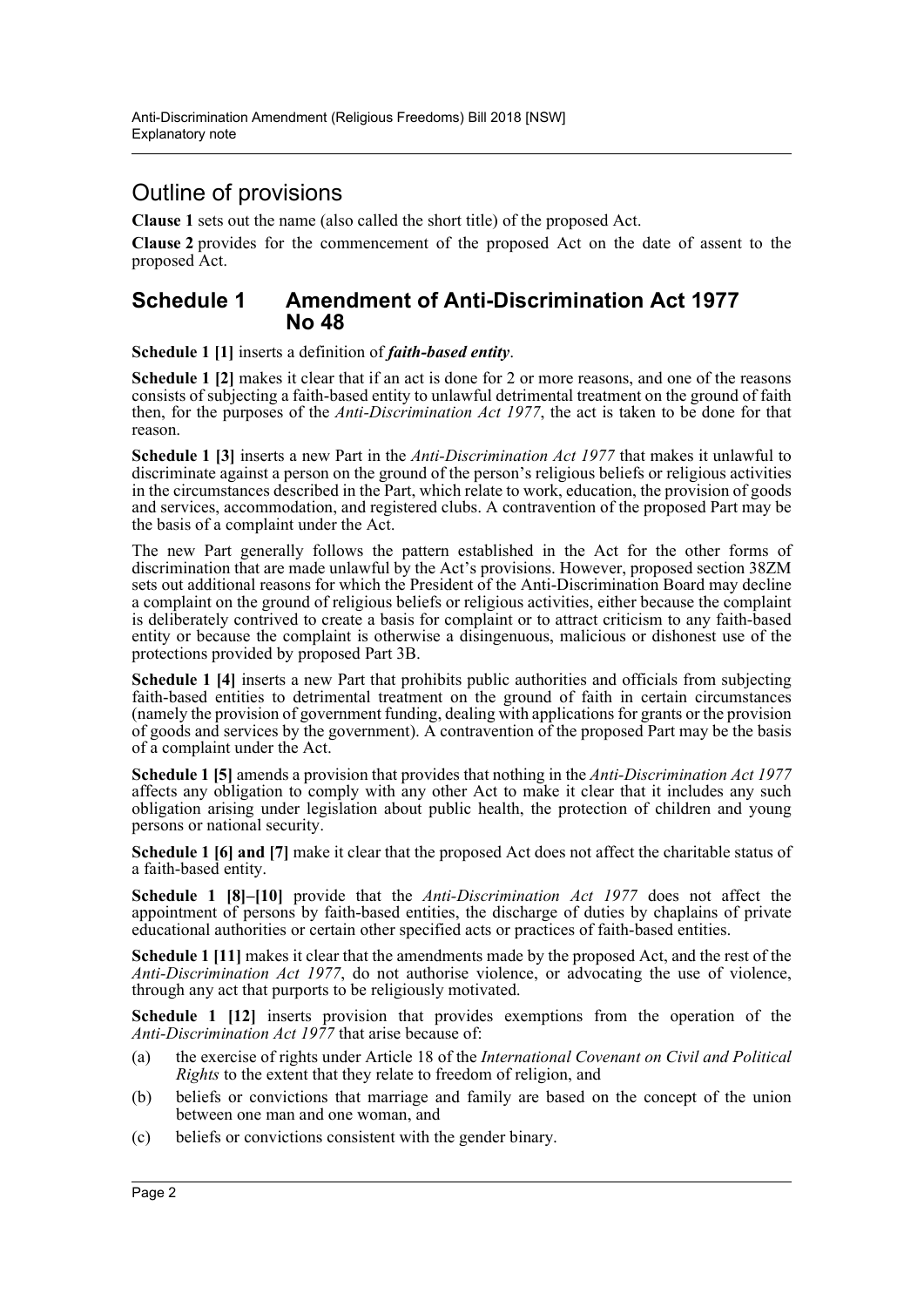**Schedule 1 [13]** provides that the amendments made by the proposed Act do not give rise to any cause of action, right to complain or right to appeal in relation to decisions made by a resolution of a local government council, being decisions about development applications or other matters concerning development of land for the purposes of a place of public worship.

**Schedule 1 [14]–[16]** make amendments to procedural requirements. Those amendments are consequential on the establishment of the new ground on which the President of the Anti-Discrimination Board may decline a complaint.

**Schedule 1 [17]** inserts savings and transitional provisions that make it clear that the proposed provisions relating to discrimination on the ground of a person's religious beliefs or religious activities, or subjecting a faith-based entity to a detriment on the ground of faith, do not apply to acts occurring before the provisions come into force.

## **Schedule 2 Amendment of Education Act 1990 No 8**

**Schedule 2 [1]** modifies one of the principles of the *Education Act 1990* (namely that the education of a child is primarily the responsibility of the child's parents), to ensure that the liberty of parents to ensure the religious and moral education of their children in conformity with their own convictions is to be respected by the State.

**Schedule 2 [2]** provides that, for the purposes of a provision that authorises the Minister to suspend, reduce or impose conditions on the provision of financial assistance to non-government schools that are "non-compliant", a non-government school is not a non-compliant school on the grounds only that the school teaches a belief or conviction that marriage and family is based on the concept of a union between one man and one woman, selects as employees people who share that belief or conviction or is established or operated by a body that holds the belief or conviction.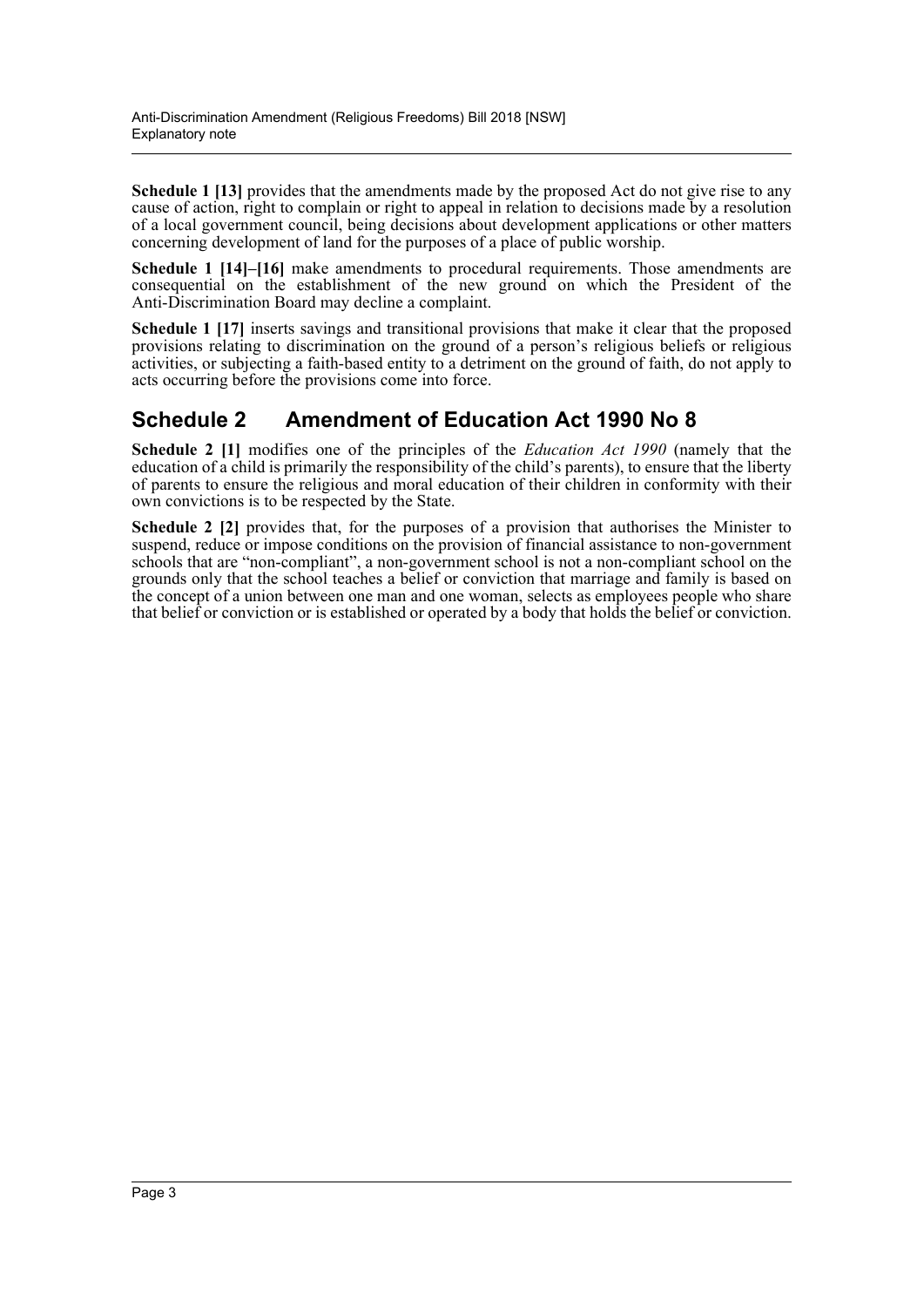Introduced by Revd the Hon F J Nile, MLC First print



New South Wales

# **Anti-Discrimination Amendment (Religious Freedoms) Bill 2018**

# **Contents**

|                   |                                                        | Page |
|-------------------|--------------------------------------------------------|------|
|                   | Name of Act                                            |      |
|                   | Commencement                                           |      |
| Schedule 1        | <b>Amendment of Anti-Discrimination Act 1977 No 48</b> |      |
| <b>Schedule 2</b> | <b>Amendment of Education Act 1990 No 8</b>            | 18   |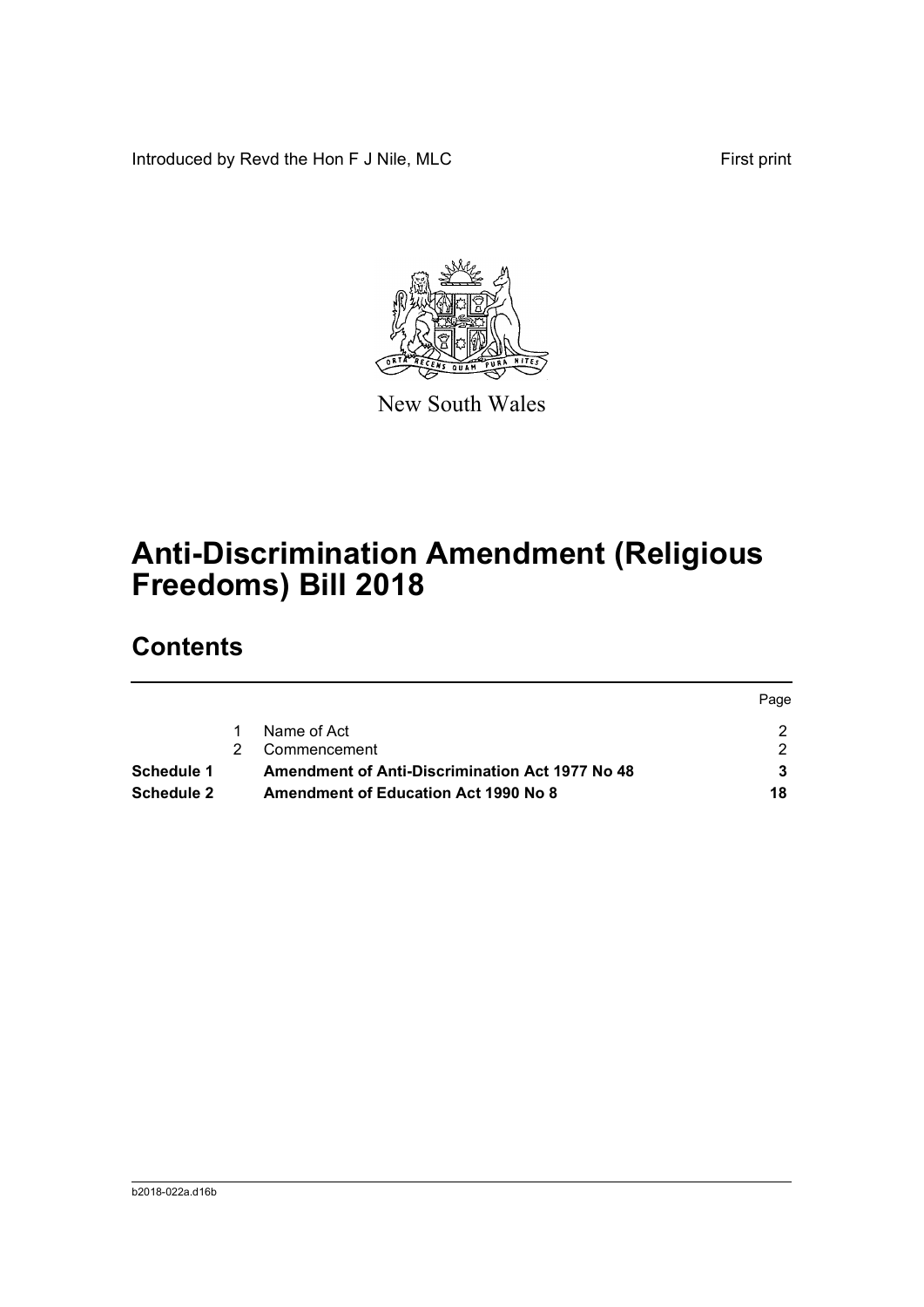

New South Wales

# **Anti-Discrimination Amendment (Religious Freedoms) Bill 2018**

No , 2018

## **A Bill for**

An Act to amend the *Anti-Discrimination Act 1977* to prohibit discrimination on the ground of a person's religious beliefs or religious activities and to prohibit public authorities and officials from subjecting faith-based institutions to detrimental treatment on the ground of faith; and for other purposes.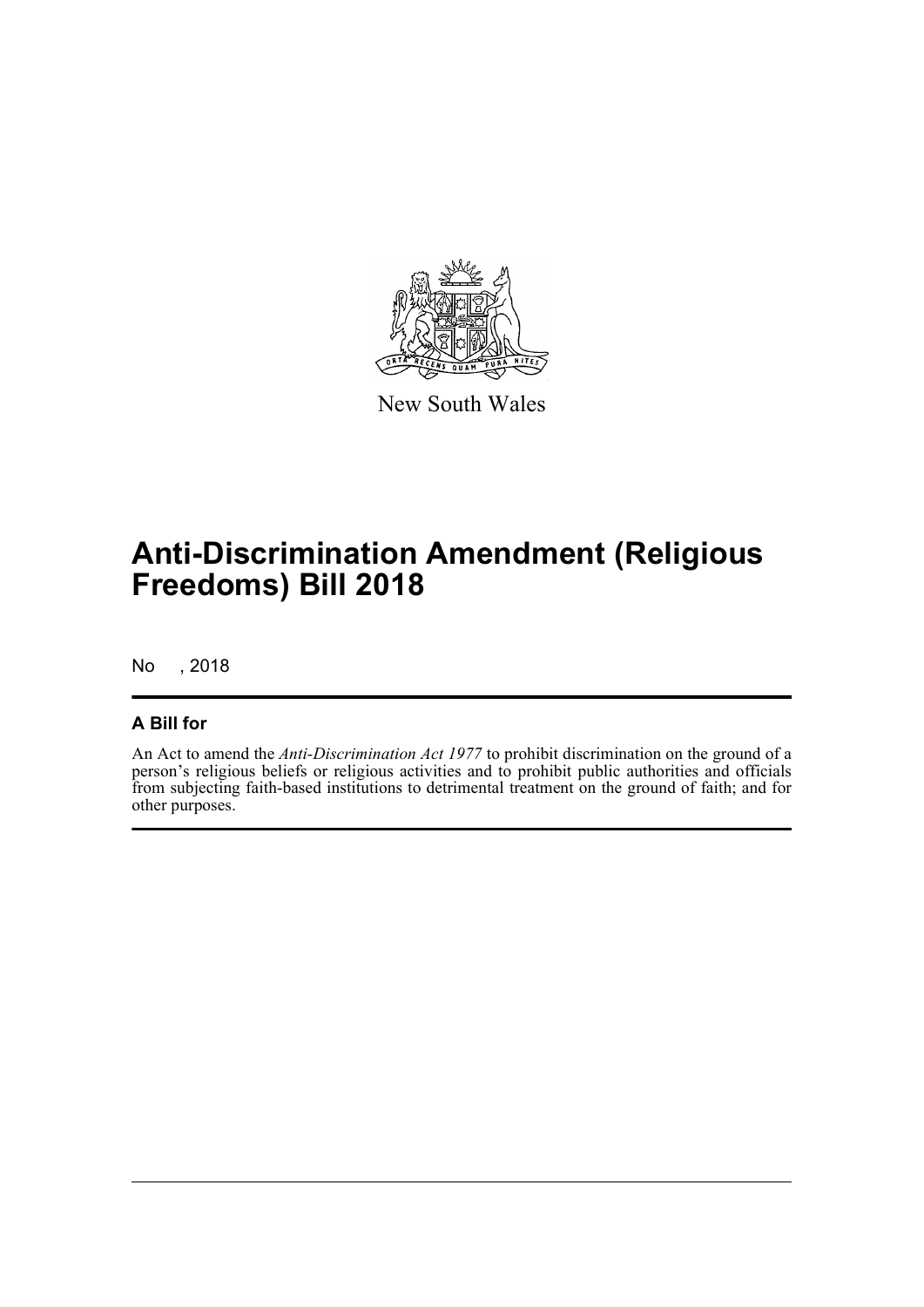<span id="page-5-1"></span><span id="page-5-0"></span>

| The Legislature of New South Wales enacts:                                   |                |
|------------------------------------------------------------------------------|----------------|
| Name of Act                                                                  | $\mathcal{P}$  |
| This Act is the Anti-Discrimination Amendment (Religious Freedoms) Act 2018. | 3              |
| <b>Commencement</b>                                                          | $\overline{4}$ |
| This Act commences on the date of assent to this Act.                        | 5              |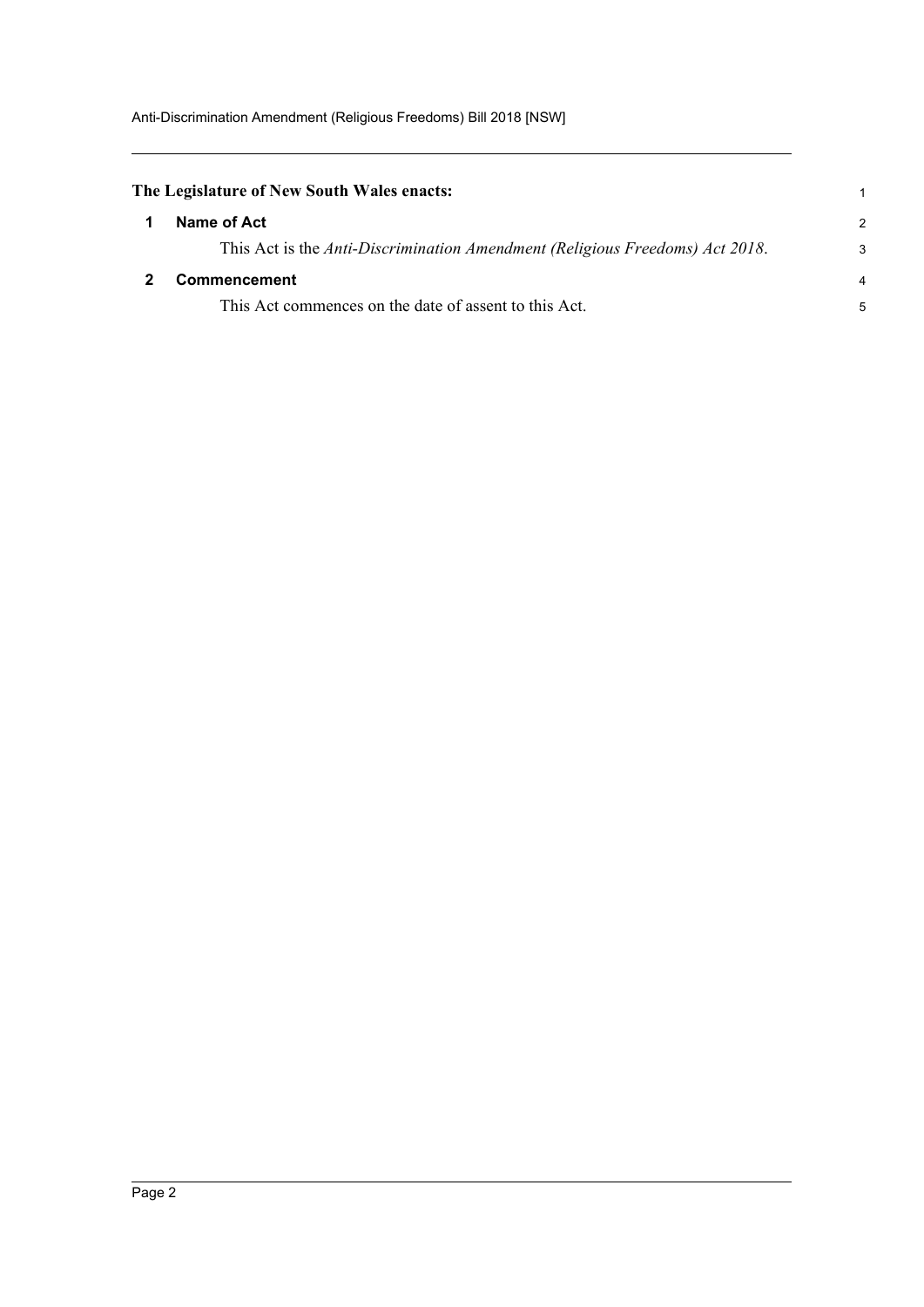## <span id="page-6-0"></span>**Schedule 1 Amendment of Anti-Discrimination Act 1977 No 48**

## **[1] Section 4 Definitions**

Insert in alphabetical order in section 4 (1):

*faith-based entity* means any of the following bodies, orders or association, whether or not incorporated under a law of any jurisdiction:

- (a) a body established or run by a religious body,
- (b) a religious order,
- (c) a body, or association of persons, established to propagate religion,
- (d) a body, or association of persons, established or operated by, or affiliated with, a religious order or body established to propagate religion,
- (e) a body, or association of persons, established for, or operating in accordance with, a religious ethos or faith-based mission, objective or ethos,
- (f) a body, or association of persons, established with objectives that include religious education or evangelisation, regardless of who established or operates the body or how it is affiliated.

| Note. Any of the following may be a <i>faith-based entity</i> if the requirements of this |  |  |  |
|-------------------------------------------------------------------------------------------|--|--|--|
| definition are met:                                                                       |  |  |  |

- (a) aged care facilities or retirement villages,
- (b) educational institutions,
- (c) child care providers,
- (d) adoption services,
- (e) welfare providers or public benevolent institutions,
- (f) hospitals or medical centres,
- (g) charitable organisations,
- (h) entities providing accommodation, hospitality or catering services,
- (i) venues (such as camping grounds and halls) that provide a space for social or educational activities,
- (j) organisations established to promote culture, such as media platforms and voluntary associations.

## **[2] Section 4A Acts done for more than one reason**

Insert at the end of the section:

- (2) If:
	- (a) an act is done for 2 or more reasons, and
	- (b) one of the reasons consists of subjecting a faith-based entity to unlawful detrimental treatment that is prohibited by Part 5A (whether or not it is the dominant or a substantial reason for doing the act), and
	- (c) none of the reasons consists of unlawful discrimination under this Act against a person,

then, for the purposes of this Act, the act is taken to be done for the reason of subjecting the faith-based entity to unlawful detrimental treatment.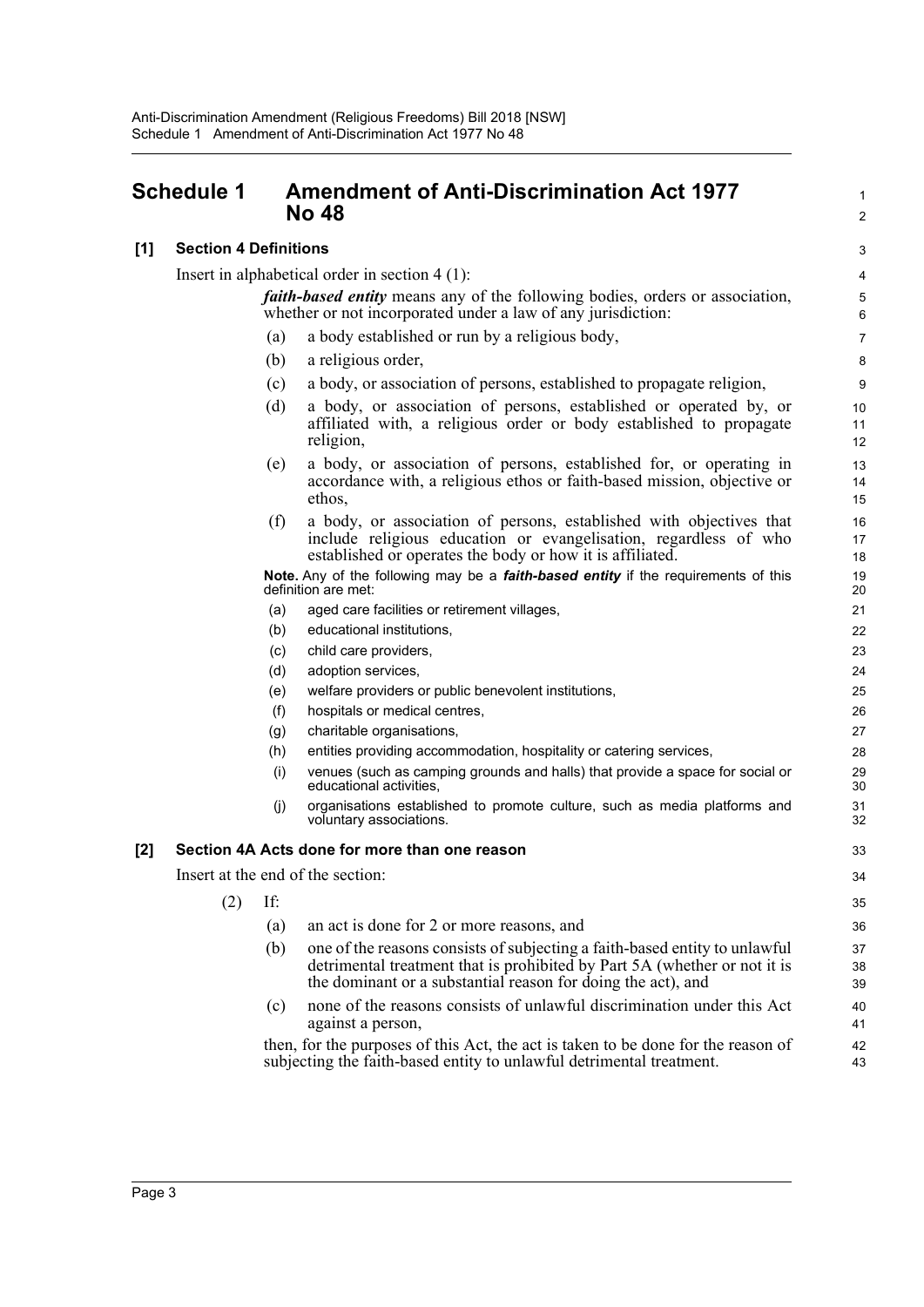| $[3]$ | Part 3B | Insert after Part 3A: |                |                  |                                                                                                                                                                                                                                                                                                                                                                                       | $\mathbf{1}$<br>$\overline{2}$ |  |  |
|-------|---------|-----------------------|----------------|------------------|---------------------------------------------------------------------------------------------------------------------------------------------------------------------------------------------------------------------------------------------------------------------------------------------------------------------------------------------------------------------------------------|--------------------------------|--|--|
|       |         |                       |                |                  | Part 3B Discrimination on the ground of religious beliefs or                                                                                                                                                                                                                                                                                                                          | 3                              |  |  |
|       |         |                       |                |                  | religious activities                                                                                                                                                                                                                                                                                                                                                                  | $\overline{4}$                 |  |  |
|       |         | <b>Division 1</b>     | <b>General</b> |                  |                                                                                                                                                                                                                                                                                                                                                                                       |                                |  |  |
|       | 38U     | <b>Definition</b>     |                |                  |                                                                                                                                                                                                                                                                                                                                                                                       | 6                              |  |  |
|       |         |                       |                | In this Part:    |                                                                                                                                                                                                                                                                                                                                                                                       | 7                              |  |  |
|       |         |                       |                |                  | <i>religious beliefs or religious activities includes the following:</i>                                                                                                                                                                                                                                                                                                              | 8                              |  |  |
|       |         |                       | (a)            |                  | having a religious conviction, belief, opinion or affiliation,                                                                                                                                                                                                                                                                                                                        | 9                              |  |  |
|       |         |                       | (b)            |                  | engaging in religious activity, including activity motivated by, or<br>closely or directly connected to, a religious conviction, belief, opinion<br>or affiliation.                                                                                                                                                                                                                   | 10<br>11<br>12                 |  |  |
|       | 38V     | activities            |                |                  | What constitutes discrimination on the ground of religious beliefs or religious                                                                                                                                                                                                                                                                                                       | 13<br>14                       |  |  |
|       |         | (1)                   |                | the perpetrator: | A person (the perpetrator) discriminates against another person (the<br><i>aggrieved person</i> ) on the ground of religious beliefs or religious activities if                                                                                                                                                                                                                       | 15<br>16<br>17                 |  |  |
|       |         |                       | (a)            |                  | on the ground of the aggrieved person's religious beliefs or religious<br>activities or the religious beliefs or religious activities of a relative or<br>associate of the aggrieved person, treats the aggrieved person less<br>favourably than in the same circumstances, or in circumstances that are<br>not materially different, the perpetrator treats or would treat a person: | 18<br>19<br>20<br>21<br>22     |  |  |
|       |         |                       |                | (i)              | with different religious beliefs or who engages in different<br>religious activities, or                                                                                                                                                                                                                                                                                              | 23<br>24                       |  |  |
|       |         |                       |                | (ii)             | who does not have any religious beliefs or who does not engage<br>in, or refuses to engage in, religious activities, or                                                                                                                                                                                                                                                               | 25<br>26                       |  |  |
|       |         |                       |                | (iii)            | who has such a relative or associate with different religious<br>beliefs, or who engages in different religious activities or who<br>does not engage in, or refuses to engage in, religious activities, or                                                                                                                                                                            | 27<br>28<br>29                 |  |  |
|       |         |                       | (b)            |                  | requires the aggrieved person to comply with a requirement or condition<br>with which a substantially higher proportion of persons who:                                                                                                                                                                                                                                               | 30<br>31                       |  |  |
|       |         |                       |                |                  | (i) do not have the same religious beliefs, or do not engage in the<br>same religious activities, or                                                                                                                                                                                                                                                                                  | 32<br>33                       |  |  |
|       |         |                       |                | (ii)             | do not engage in religious activities, or refuse to engage in,<br>religious activities, or                                                                                                                                                                                                                                                                                            | 34<br>35                       |  |  |
|       |         |                       |                | (111)            | have such a relative or associate who does not have the same<br>religious beliefs, or who does not engage in, or refuses to engage<br>in, religious activities,                                                                                                                                                                                                                       | 36<br>37<br>38                 |  |  |
|       |         |                       |                |                  | comply or are able to comply, being a requirement or condition that is<br>not reasonable having regard to the circumstances of the case and with<br>which the aggrieved person does not or is not able to comply.                                                                                                                                                                     | 39<br>40<br>41                 |  |  |
|       |         | (2)                   |                |                  | For the purposes of subsection $(1)$ $(a)$ , something is done on the ground of a<br>person's religious beliefs or religious activities if it is done on the ground of<br>the person's religious beliefs or religious activities, a characteristic that<br>appertains generally to persons with those religious beliefs or who engage in                                              | 42<br>43<br>44<br>45           |  |  |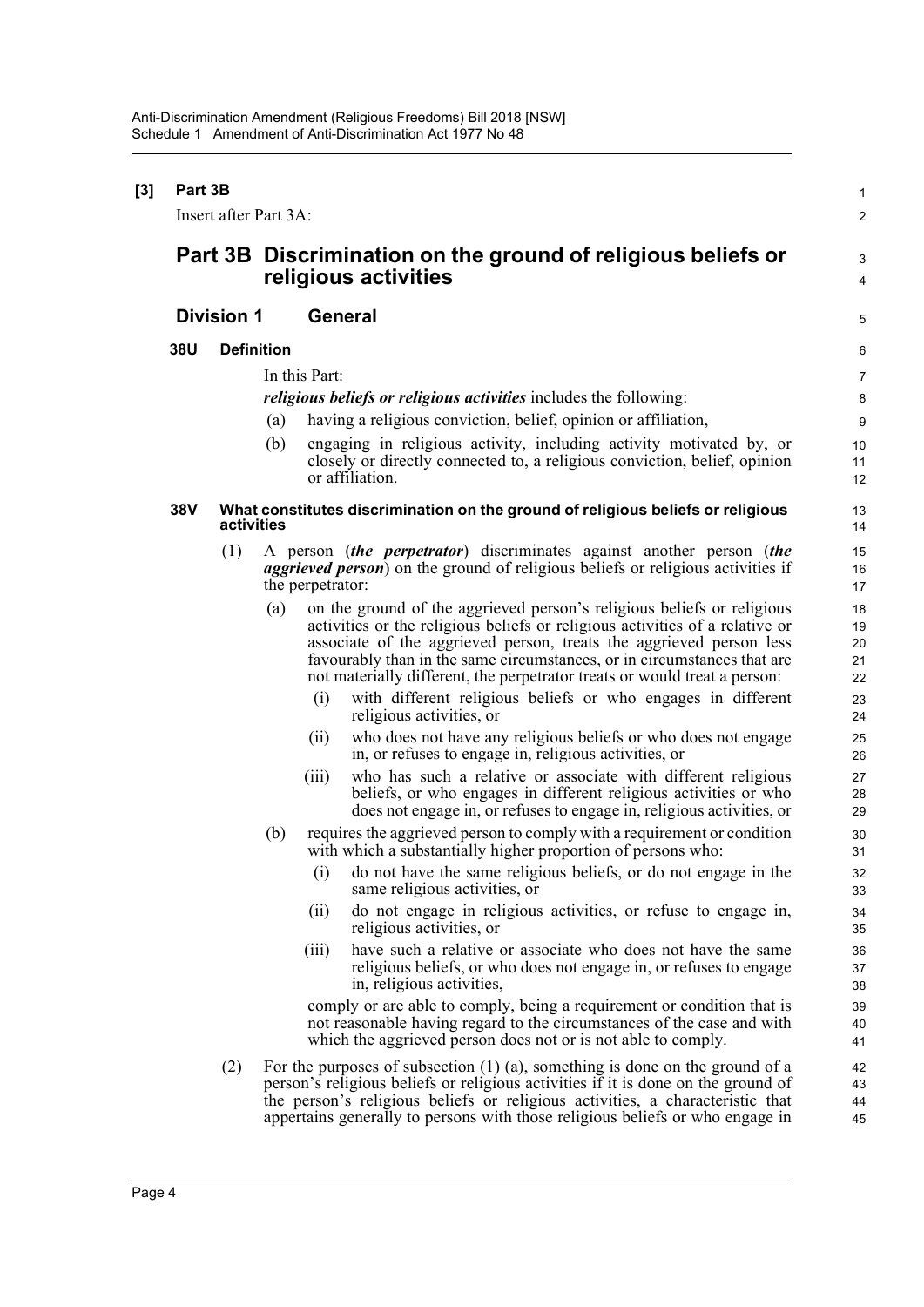|     |                   |           | those religious activities or a characteristic that is generally imputed to persons<br>with those religious beliefs or who engage in those religious activities.                                                                                                                                                          | $\mathbf{1}$<br>$\overline{2}$ |
|-----|-------------------|-----------|---------------------------------------------------------------------------------------------------------------------------------------------------------------------------------------------------------------------------------------------------------------------------------------------------------------------------|--------------------------------|
|     | <b>Division 2</b> |           | <b>Discrimination in work</b>                                                                                                                                                                                                                                                                                             | 3                              |
| 38W |                   |           | Discrimination against applicants and employees                                                                                                                                                                                                                                                                           | 4                              |
|     | (1)               |           | It is unlawful for an employer to discriminate against a person on the ground<br>of religious beliefs or religious activities:                                                                                                                                                                                            | 5<br>6                         |
|     |                   | (a)       | in the arrangements the employer makes for the purpose of determining<br>who should be offered employment, or                                                                                                                                                                                                             | $\overline{7}$<br>$\bf 8$      |
|     |                   | (b)       | in determining who should be offered employment, or                                                                                                                                                                                                                                                                       | $\boldsymbol{9}$               |
|     |                   | (c)       | in the terms on which the employer offers employment.                                                                                                                                                                                                                                                                     | 10                             |
|     | (2)               |           | It is unlawful for an employer to discriminate against an employee on the<br>ground of religious beliefs or religious activities:                                                                                                                                                                                         | 11<br>12                       |
|     |                   | (a)       | in the terms or conditions of employment which the employer affords<br>the employee, or                                                                                                                                                                                                                                   | 13<br>14                       |
|     |                   | (b)       | by denying the employee access, or limiting the employee's access, to<br>opportunities for promotion, transfer or training, or to any other benefits<br>associated with employment, or                                                                                                                                    | 15<br>16<br>17                 |
|     |                   | (c)       | by dismissing the employee or subjecting the employee to any other<br>detriment.                                                                                                                                                                                                                                          | 18<br>19                       |
|     | (3)               | practice: | It is unlawful for an employer to discriminate against an employee on the<br>ground of religious beliefs or religious activities by refusing the employee<br>permission to carry out a religious practice during work hours, being a                                                                                      | 20<br>21<br>22<br>23           |
|     |                   | (a)       | of a kind recognised as necessary or desirable by people of the same<br>religious beliefs or religious activities as that of the employee, and                                                                                                                                                                            | 24<br>25                       |
|     |                   | (b)       | the performance of which during working hours is reasonable having<br>regard to the circumstances of the employment, and                                                                                                                                                                                                  | 26<br>27                       |
|     |                   | (c)       | that does not subject the employer, another employee of the employer,<br>a customer of the employer, or any other person involved in the ordinary<br>course of the employer's business, to unreasonable detriment.                                                                                                        | 28<br>29<br>30                 |
|     | (4)               |           | It is unlawful for an employer to discriminate against an employee on the<br>ground of religious beliefs or religious activities by refusing the employee<br>permission to wear any religious symbol or any religious clothing other than<br>clothing that covers the face during work hours, being a symbol or clothing: | 31<br>32<br>33<br>34           |
|     |                   | (a)       | of a kind recognised as necessary or desirable by people of the same<br>religious beliefs or religious activities as that of the employee, and                                                                                                                                                                            | 35<br>36                       |
|     |                   | (b)       | the wearing of which during working hours is reasonable having regard<br>to the circumstances of the employment, and                                                                                                                                                                                                      | 37<br>38                       |
|     |                   | (c)       | that does not subject the employer, another employee of the employer,<br>a customer of the employer, or any other person involved in the ordinary<br>course of the employer's business, to unreasonable detriment.                                                                                                        | 39<br>40<br>41                 |
|     | (5)               |           | Subsections $(1)$ and $(2)$ do not apply to employment:                                                                                                                                                                                                                                                                   | 42                             |
|     |                   | (a)       | for the purposes of a private household, or                                                                                                                                                                                                                                                                               | 43                             |
|     |                   | (b)       | by a private educational authority, or                                                                                                                                                                                                                                                                                    | 44                             |
|     |                   | (c)       | by a faith-based entity.                                                                                                                                                                                                                                                                                                  | 45                             |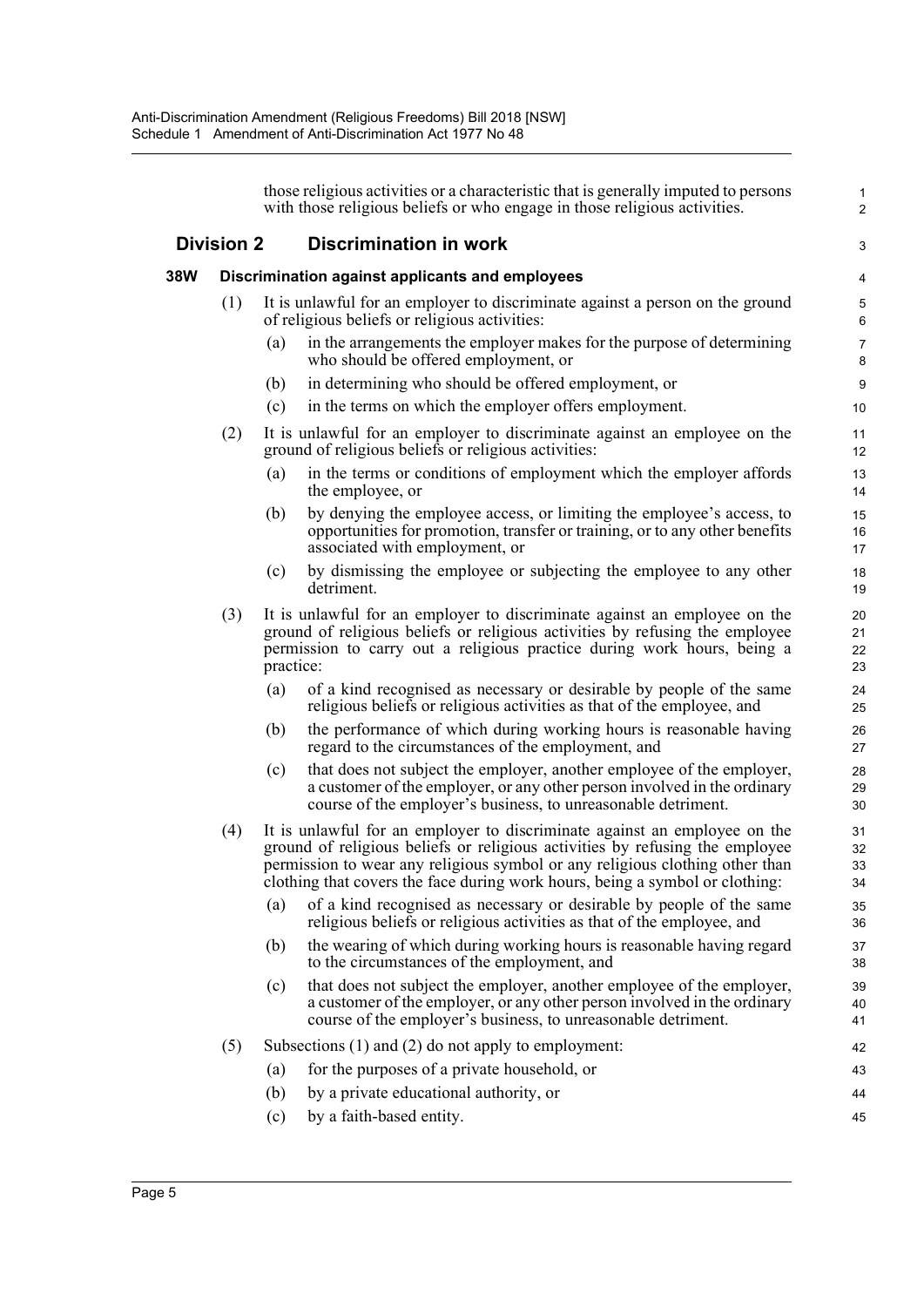(6) Nothing in subsection (1) (b) or (2) (c) renders unlawful discrimination by an employer against a person on the ground of the person's religious beliefs or religious activities if, taking into account the person's past training, qualifications and experience relevant to the particular employment and, if the person is already employed by the employer, the person's performance as an employee, and all other relevant factors that it is reasonable to take into account, the person because of his or her religious beliefs or religious activities: (a) would be unable to carry out the inherent requirements of the particular employment in a manner that is consistent with, or complies with, the intended cultural framework of the faith-based entity concerned, or (b) would, in order to carry out those requirements, require services or facilities that are not required by persons with different religious beliefs, or who engage in different religious activities, or who do not engage in, or refuse to engage in, religious activities, and the provision of which would impose an unjustifiable hardship on the employer, another employee of the employer, a customer of the employer, or any other person involved in the ordinary course of the employer's business. (7) In determining what constitutes unjustifiable hardship for the purposes of this section, all relevant circumstances of the particular case are to be taken into account including: (a) the nature of the benefit or detriment likely to accrue or be suffered by any persons concerned, and (b) the effect of the religious beliefs or religious activities of any such person concerned, and (c) the financial circumstances and the estimated amount of expenditure required to be made, or revenue foregone, by the person claiming unjustifiable hardship. **38X Discrimination against commission agents** (1) It is unlawful for a principal to discriminate against a person on the ground of religious beliefs or religious activities: (a) in the arrangements the principal makes for the purpose of determining who should be engaged as a commission agent, or (b) in determining who should be engaged as a commission agent, or (c) in the terms on which the principal engages the person as a commission agent. (2) It is unlawful for a principal to discriminate against a commission agent on the ground of religious beliefs or religious activities: (a) in the terms or conditions which the principal affords him or her as a commission agent, or (b) by denying him or her access, or limiting his or her access, to opportunities for promotion, transfer or training, or to any other benefits associated with his or her position as a commission agent, or (c) by terminating his or her engagement or subjecting him or her to any other detriment. (3) It is unlawful for a principal to discriminate against a commission agent on the ground of religious beliefs or religious activities by refusing the commission agent permission to carry out a religious practice during work hours, being a 1 2 3 4 5 6 7 8 9 10 11 12 13 14 15 16 17 18 19 20 21 22 23 24 25 26 27 28 29 30 31 32 33 34 35 36 37 38 39 40 41 42 43 44 45 46 47

48 49

practice: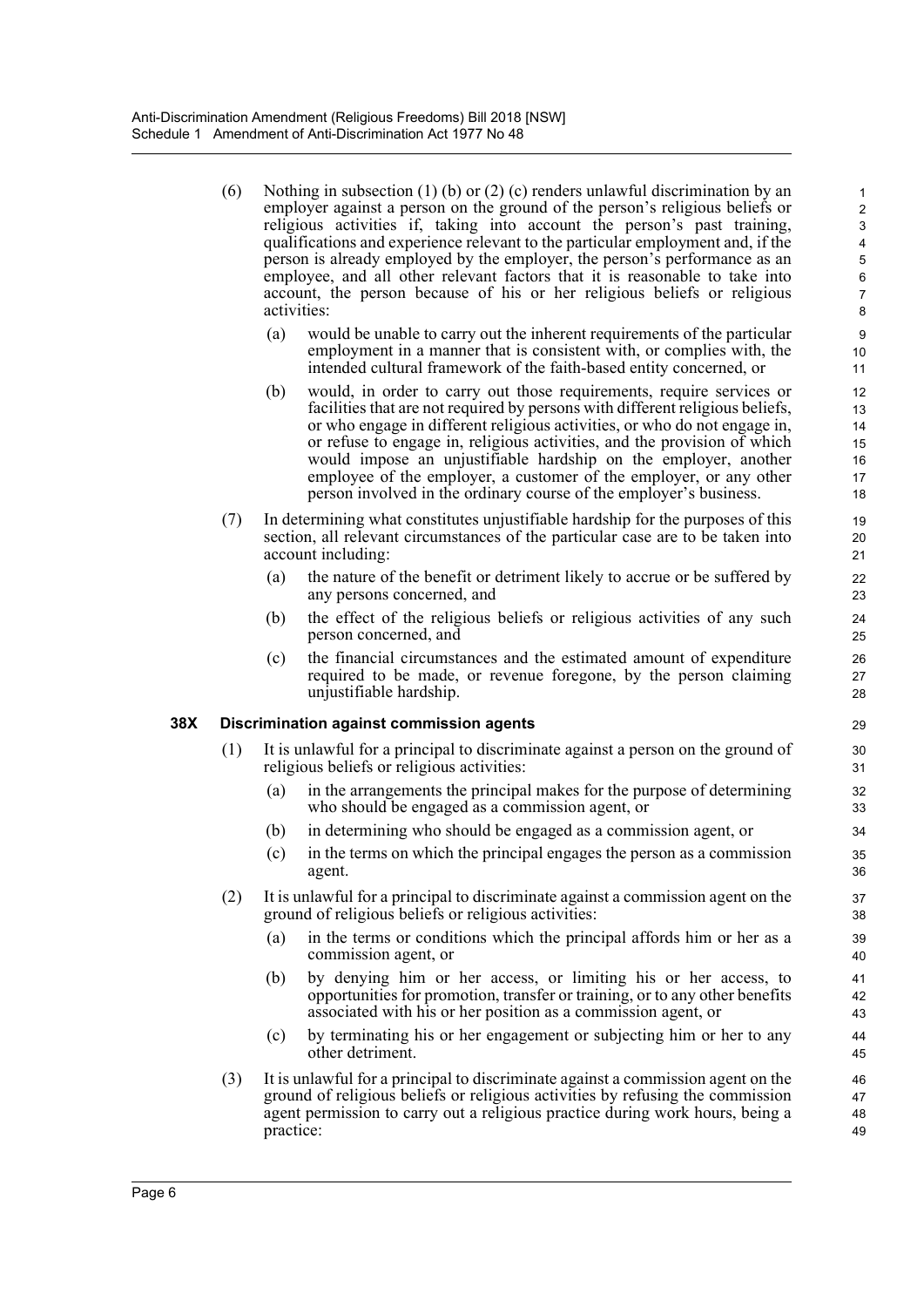(a) of a kind recognised as necessary or desirable by people of the same religious beliefs or religious activities, as that of the commission agent, and

- (b) the performance of which during working hours is reasonable having regard to the circumstances of the engagement of the commission agent, and
- (c) that does not subject the principal, another commission agent of the principal, a customer of the principal, or any other person involved in the ordinary course of the principal's business, to unreasonable detriment.
- (4) It is unlawful for a principal to discriminate against a commission agent on the ground of religious beliefs or religious activities by refusing the commission agent permission to wear any religious symbol or any religious clothing other than clothing that covers the face during work hours, being a symbol or clothing:
	- (a) of a kind recognised as necessary or desirable by people with the same religious beliefs or religious activities as that of the commission agent, and
	- (b) the wearing of which during working hours is reasonable having regard to the circumstances of the engagement of the commission agent, and
	- (c) that does not subject the principal, another commission agent of the principal, a customer of the principal, or any other person involved in the ordinary course of the principal's business, to unreasonable detriment.

## **38Y Discrimination against contract workers**

- (1) It is unlawful for a principal to discriminate against a contract worker on the ground of religious beliefs or religious activities:
	- (a) in the terms on which the principal allows him or her to work, or
	- (b) by not allowing him or her to work or continue to work, or
	- (c) by denying him or her access, or limiting his or her access, to any benefit associated with the work in respect of which the contract with his or her employer is made, or
	- (d) by subjecting him or her to any other detriment.
- (2) It is unlawful for a principal to discriminate against a contract worker on the ground of religious beliefs or religious activities by refusing the contract worker permission to carry out a religious practice during work hours, being a practice:
	- (a) of a kind recognised as necessary or desirable by people of the same religious beliefs or religious activities as that of the contract worker, and
	- (b) the performance of which during working hours is reasonable having regard to the circumstances of the engagement of the contract worker, and
	- (c) that does not subject the principal, another contract worker of the principal, a customer of the principal, or any other person involved in the ordinary course of the principal's business, to unreasonable detriment.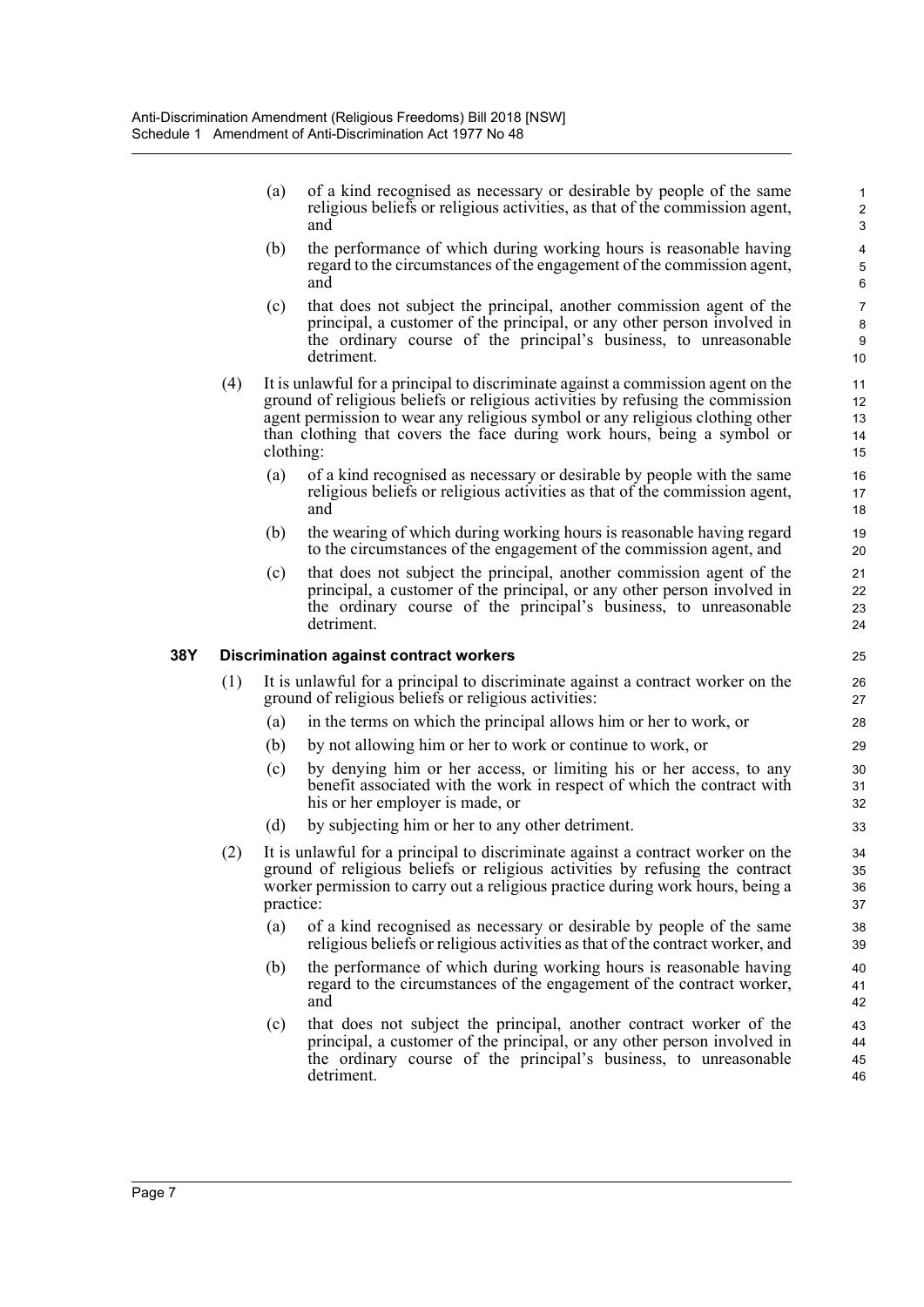| (3) | It is unlawful for a principal to discriminate against a contract worker on the<br>ground of religious beliefs or religious activities by refusing the contract<br>worker permission to wear any religious symbol, or any religious clothing<br>other than clothing that covers the face during work hours, being a symbol or |
|-----|-------------------------------------------------------------------------------------------------------------------------------------------------------------------------------------------------------------------------------------------------------------------------------------------------------------------------------|
|     | clothing:                                                                                                                                                                                                                                                                                                                     |
|     | .                                                                                                                                                                                                                                                                                                                             |

- (a) of a kind recognised as necessary or desirable by people of the same religious beliefs or religious activities as that of the contract worker, and
- (b) the wearing of which during working hours is reasonable having regard to the circumstances of the engagement of the contract worker, and
- (c) that does not subject the principal, another contract worker of the principal, a customer of the principal, or any other person involved in the ordinary course of the principal's business, to unreasonable detriment.

## **38Z Partnerships**

- (1) It is unlawful for a firm consisting of 6 or more partners, or for any one or more of 6 or more persons proposing to form themselves into a partnership, to discriminate against a person on the ground of religious beliefs or religious activities:
	- (a) in the arrangements made for the purpose of determining who should be offered a position as partner in the firm, or
	- (b) in determining who should be offered a position as partner in the firm, or
	- (c) in the terms on which the person is offered a position as partner in the firm.
- (2) It is unlawful for a firm consisting of 6 or more partners to discriminate against a partner on the ground of religious beliefs or religious activities:
	- (a) by denying the partner access, or limiting the partner's access, to any benefit arising from membership of the firm, or
	- (b) by expelling the partner from the firm, or
	- (c) by subjecting the partner to any other detriment.

#### **38ZA Discrimination by local government councillors**

It is unlawful for any member or members of a council of a local government area when acting (whether alone or together) in the course of his, her or their official functions to discriminate against another member of the council on the ground of religious beliefs or religious activities.

#### **38ZB Industrial organisations**

- (1) It is unlawful for an industrial organisation to discriminate against a person who is not a member of the industrial organisation on the ground of religious beliefs or religious activities:
	- (a) by refusing or failing to accept the person's application for membership, or
	- (b) in the terms on which it is prepared to admit the person to membership.
- (2) It is unlawful for an industrial organisation to discriminate against a person who is a member of the industrial organisation on the ground of religious beliefs or religious activities:
	- (a) by denying the person access, or limiting the person's access, to any benefit provided by the industrial organisation, or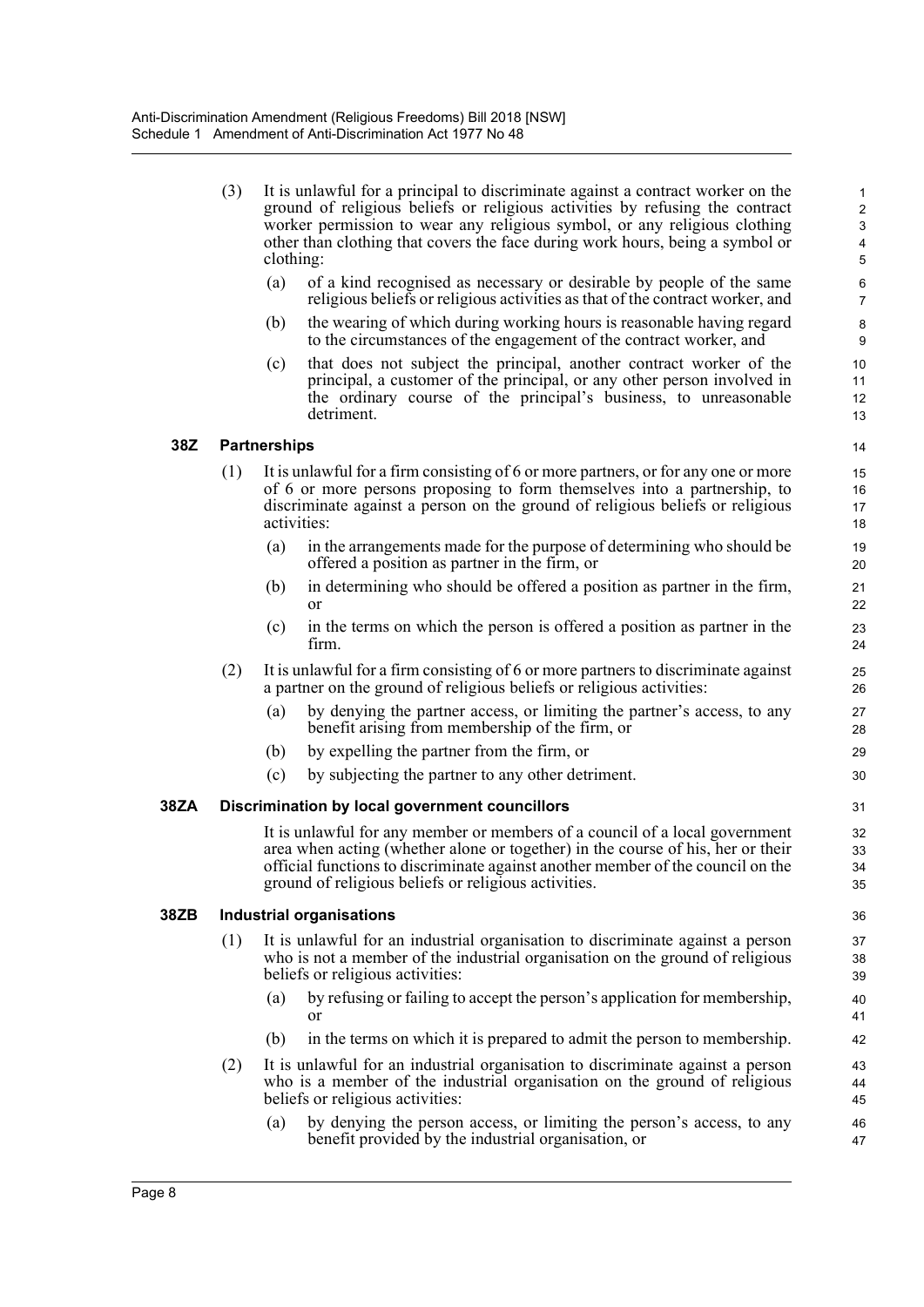(b) by depriving the person of membership or varying the terms of the person's membership, or (c) by subjecting the person to any other detriment. **38ZC Qualifying bodies** It is unlawful for an authority or a body which is empowered to confer, renew or extend an authorisation or a qualification that is needed for or facilitates the practice of a profession, the carrying on of a trade or the engaging in of an occupation to discriminate against a person on the ground of religious beliefs or religious activities: (a) by refusing or failing to confer, renew or extend the authorisation or qualification, or (b) in the terms on which it is prepared to confer the authorisation or qualification or to renew or extend the authorisation or qualification, or (c) by withdrawing the authorisation or qualification or varying the terms or conditions upon which it is held. **38ZD Employment agencies** It is unlawful for an employment agency to discriminate against a person on the ground of religious beliefs or religious activities: (a) by refusing to provide the person with any of its services, or (b) in the terms on which it offers to provide the person with any of its services, or (c) in the manner in which it provides the person with any of its services. **38ZE Exception—genuine occupational qualification** Nothing in this Division applies to or in respect of any work or employment where that work or employment involves any one or more of the following: (a) participation in any way in any ritual or custom in a capacity for which the services of a person of a particular religious association, affiliation or belief are required for reasons of authenticity, cultural sensitivity or other religious, ethical or moral requirements or for adherence to any principle of religious injunction, (b) participation in any way in any artistic performance in a capacity for which the services of a person of a particular religious association, affiliation or belief are required for reasons of authenticity, cultural sensitivity or other religious, ethical or moral requirements or for adherence to any principle of religious injunction, (c) working in a place in which food or drink is, whether or not for payment, provided to and consumed in circumstances in which the services of a person of a particular religious association, affiliation or belief are required for reasons of authenticity, cultural sensitivity or other religious, ethical or moral requirements or for adherence to any principle of religious injunction, (d) providing persons of a particular religious association, affiliation or beliefs with services for the purpose of promoting their welfare in circumstances where those services can be most effectively, efficiently or appropriately provided by a person with the same religious associations, affiliations or beliefs as the intended recipient of that welfare. 1 2 3 4 5 6 7 8 9 10 11 12 13 14 15 16 17 18 19 20 21 22 23 24 25  $26$ 27 28 29 30 31 32 33 34 35 36 37 38 39  $40$ 41 42 43 44 45 46 47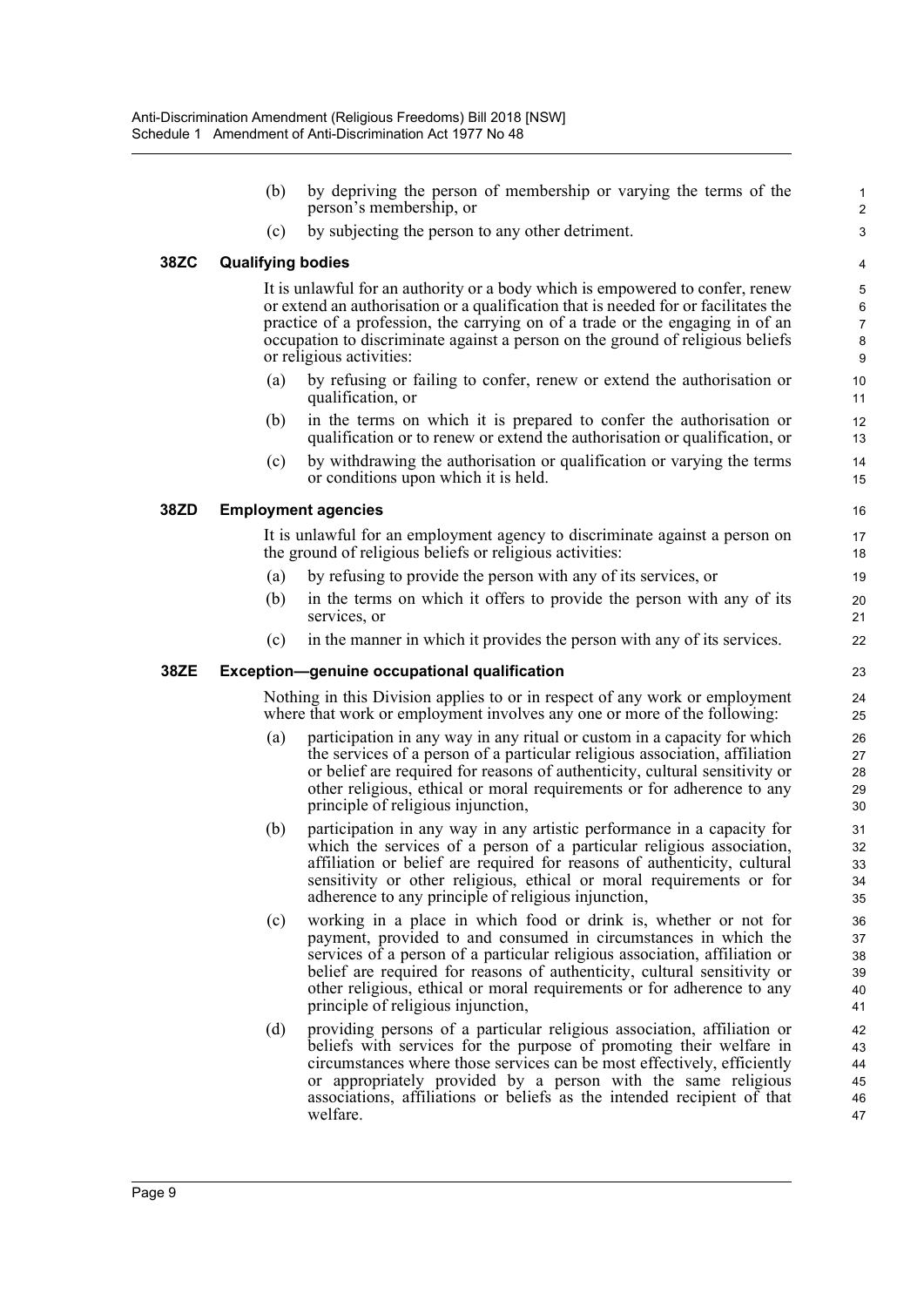#### **38ZF Exception—employment intended to provide training in skills to be exercised outside New South Wales**

Nothing in this Division applies to or in respect of anything done by an employer in or in connection with the employment in New South Wales of a person not ordinarily resident in New South Wales where that employment is intended to provide the person with training in skills to be exercised by the person wholly outside New South Wales.

12

#### **38ZG Exception—employment on ship or aircraft**

Nothing in this Division applies to or in respect of the employment of a person on a ship or an aircraft in New South Wales if that person was engaged for that employment outside New South Wales.

## **Division 3 Discrimination in other areas**

## **38ZH Education**

- (1) It is unlawful for an educational authority to discriminate against a person on the ground of religious beliefs or religious activities:
	- (a) by refusing or failing to accept the person's application for admission as a student, or
	- (b) in the terms on which it is prepared to admit the person as a student.
- (2) It is unlawful for an educational authority to discriminate against a student on the ground of religious beliefs or religious activities:
	- (a) by denying the student access, or limiting the student's access, to any benefit provided by the educational authority, or
	- (b) by expelling the student or subjecting the student to any other detriment.
- (3) Nothing in this section applies to or in respect of a private educational authority.

## **38ZI Provision of goods and services**

- (1) It is unlawful for a person who provides (whether or not for payment) goods or services to discriminate against another person on the ground of religious beliefs or religious activities:
	- (a) by refusing to provide the person with those goods or services, or
	- (b) in the terms on which the other person is provided with those goods or services.
- (2) It is unlawful for a person who provides (whether or not for payment) goods or services to subject a faith-based entity to a detriment on the ground of faith:
	- (a) by refusing to provide the faith-based entity with those goods or services, or
	- (b) in the terms on which the faith-based entity is provided with those goods or services.

## (3) In this section: *subject a faith-based entity to a detriment on the ground of faith* has the same meaning as in section 53A.

#### **38ZJ Accommodation**

(1) It is unlawful for a person, whether as principal or agent, to discriminate against another person on the ground of religious beliefs or religious activities: 43 44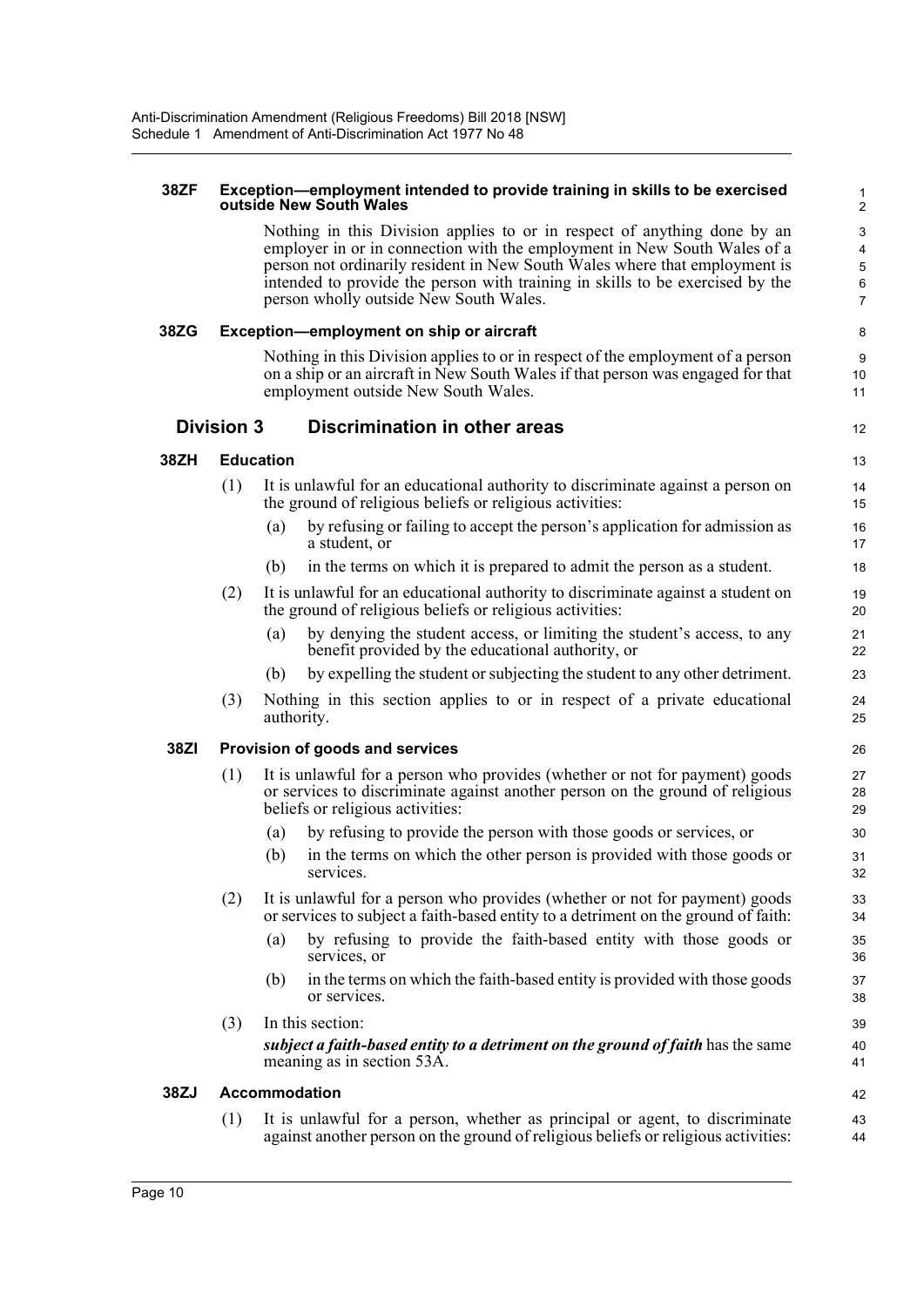|     |                   | (a) | by refusing the person's application for accommodation, or                                                                                                                                                                                                                   | 1                    |
|-----|-------------------|-----|------------------------------------------------------------------------------------------------------------------------------------------------------------------------------------------------------------------------------------------------------------------------------|----------------------|
|     |                   | (b) | in the terms on which the person offers the person accommodation, or                                                                                                                                                                                                         | $\overline{c}$       |
|     |                   | (c) | by deferring the person's application for accommodation or according<br>the person a lower order of precedence in any list of applicants for that                                                                                                                            | 3<br>$\overline{4}$  |
|     |                   |     | accommodation.                                                                                                                                                                                                                                                               | 5                    |
|     | (2)               |     | It is unlawful for a person, whether as principal or agent, to discriminate<br>against another person on the ground of religious beliefs or religious activities:                                                                                                            | 6<br>7               |
|     |                   | (a) | by denying the person access, or limiting the person's access, to any<br>benefit associated with accommodation occupied by the person, or                                                                                                                                    | 8<br>9               |
|     |                   | (b) | by evicting the person or subjecting the person to any other detriment.                                                                                                                                                                                                      | 10                   |
|     | (3)               |     | Nothing in this section applies to or in respect of the provision of<br>accommodation in premises if the person who provides or proposes to provide<br>the accommodation or a near relative of that person resides, and intends to<br>continue to reside, on those premises. | 11<br>12<br>13<br>14 |
| 3ZK |                   |     | <b>Registered clubs</b>                                                                                                                                                                                                                                                      | 15                   |
|     | (1)               |     | It is unlawful for a registered club to discriminate against a person who is not<br>a member of the registered club on the ground of religious beliefs or religious<br>activities:                                                                                           | 16<br>17<br>18       |
|     |                   | (a) | by refusing or failing to accept the person's application for membership,<br>or                                                                                                                                                                                              | 19<br>20             |
|     |                   | (b) | in the terms on which it is prepared to admit the person to membership.                                                                                                                                                                                                      | 21                   |
|     | (2)               |     | It is unlawful for a registered club to discriminate against a person who is a<br>member of the registered club on the ground of religious beliefs or religious<br>activities:                                                                                               | 22<br>23<br>24       |
|     |                   | (a) | by denying the person access, or limiting the person's access, to any<br>benefit provided by the registered club, or                                                                                                                                                         | 25<br>26             |
|     |                   | (b) | by depriving the person of membership or varying the terms of the<br>person's membership, or                                                                                                                                                                                 | 27<br>28             |
|     |                   | (c) | by subjecting the person to any other detriment.                                                                                                                                                                                                                             | 29                   |
|     | (3)               |     | Nothing in subsection $(1)$ or $(2)$ applies to or in respect of a registered club if<br>the principal object of the registered club is to provide benefits for persons<br>with specified religious beliefs or religious activities.                                         | 30<br>31<br>32       |
|     | (4)               |     | In determining whether the principal object of a registered club is as referred<br>to in subsection $(3)$ , regard must be had to:                                                                                                                                           | 33<br>34             |
|     |                   | (a) | the essential character of the registered club, and                                                                                                                                                                                                                          | 35                   |
|     |                   | (b) | the extent to which the affairs of the registered club are so conducted<br>that the persons primarily enjoying the benefits of membership are of<br>the religious beliefs, or engage in the religious activities, specified in the<br>principal object, and                  | 36<br>37<br>38<br>39 |
|     |                   | (c) | any other relevant circumstance.                                                                                                                                                                                                                                             | 40                   |
|     | <b>Division 4</b> |     | <b>Miscellaneous</b>                                                                                                                                                                                                                                                         | 41                   |
| 8ZL |                   |     | Special needs programs and activities                                                                                                                                                                                                                                        | 42                   |
|     |                   |     | Nothing in this Part applies to or in respect of anything done in affording                                                                                                                                                                                                  | 43                   |
|     |                   |     | persons of a particular religious beliefs or religious activities access to                                                                                                                                                                                                  | 44                   |

**38ZL Special needs programs and activities**

**38ZK**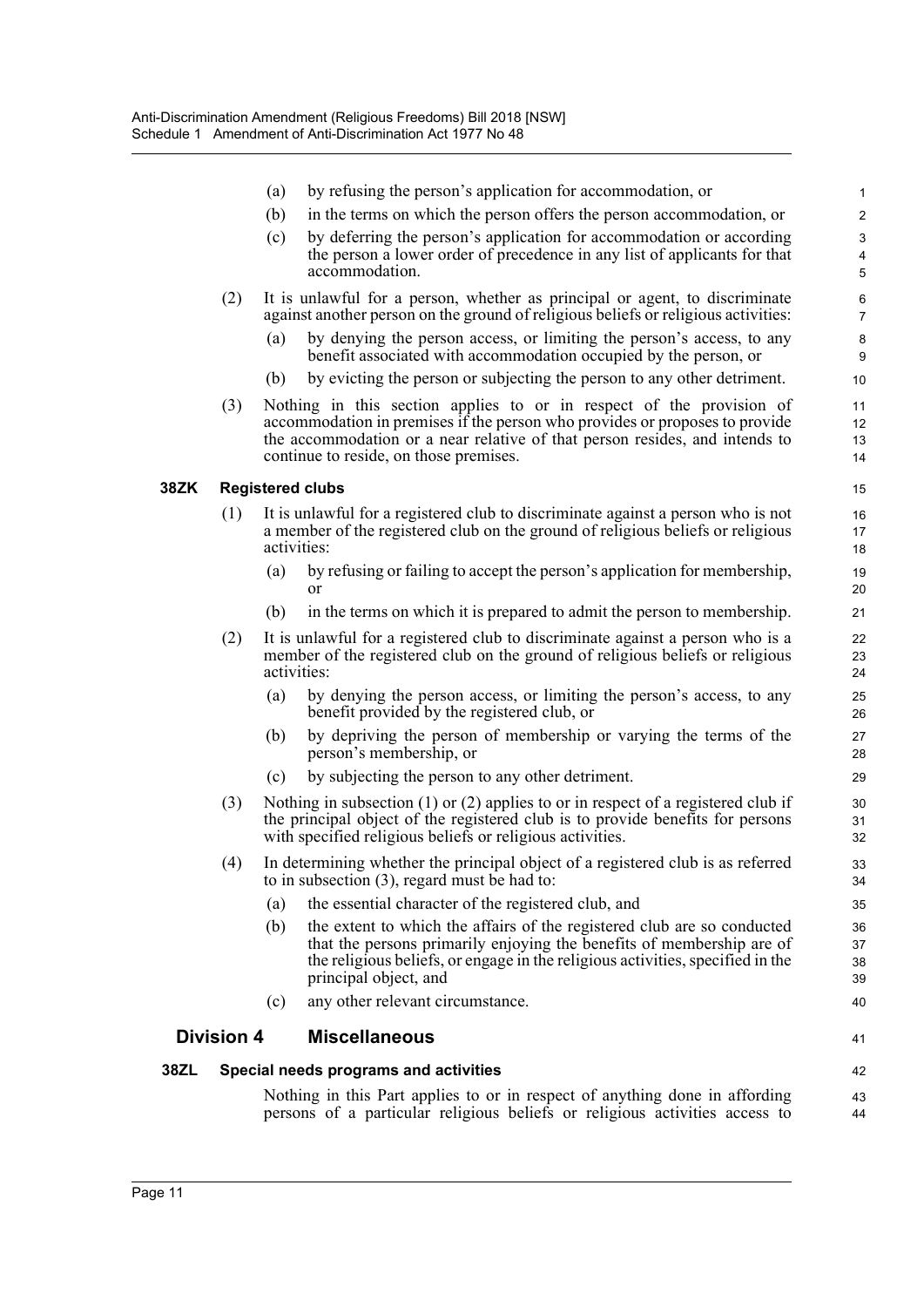facilities, services or opportunities to meet their special needs or to promote equal or improved access for them to facilities, services and opportunities.

1 2

23 24

25

#### **38ZM Additional basis on which President may decline complaint**

- (1) The President may decline a complaint involving a contravention of this Part if, at any stage of the President's investigation of the complaint, the President is satisfied that:
	- (a) the conduct of the complainant was deliberately contrived to create a basis on which to make a complaint against, or to generate criticism of, any faith-based entity or any individual with particular religious beliefs or religious activities, or
	- (b) the complaint is otherwise a disingenuous, malicious or dishonest use of the protections established by this Part so as to generate criticism of any faith-based entity or any individual with particular religious beliefs or religious activities.
- (2) On declining a complaint under subsection (1), the President is to advise the complainant, by notice in writing, of:
	- (a) the reason for declining the complaint or part of the complaint, and
	- (b) the rights of the complainant under sections 93A and 96.
- (3) The regulations may make provision for or with respect to matters that may be taken into consideration by the President in making a decision under this section.
- (4) This section does not limit the operation of section 92 (1).

**[4] Part 5A**

Insert Part 5:

## **Part 5A Detrimental treatment of faith-based entities**

## **53A Meaning of subjecting a faith-based entity to a detriment on the ground of faith**

#### For the purposes of this Part, a faith-based entity is *subjected to a detriment on the ground of faith* if:

- (a) it is obligated by a public authority or public official to comply with a requirement or condition that would conflict with the religious or faith-based doctrines, tenets, teachings or beliefs of that entity's mission, purpose or ethos, after having made it known to the relevant public authority or official that complying with the requirement or condition would conflict with the religious or faith-based doctrines, tenets, teachings or beliefs of its mission, purpose or ethos, being a requirement or condition that is not reasonable having regard to the circumstances of the case, or
- (b) it is obligated by a public authority or public official to comply with a requirement or condition with which a substantially higher proportion of bodies or persons who do not have the religious or faith-based doctrines, tenets, teachings or beliefs of that entity's mission, purpose or ethos comply or are able to comply, being a requirement or condition that is not reasonable having regard to the circumstances of the case, or 38 39 40 41 42 43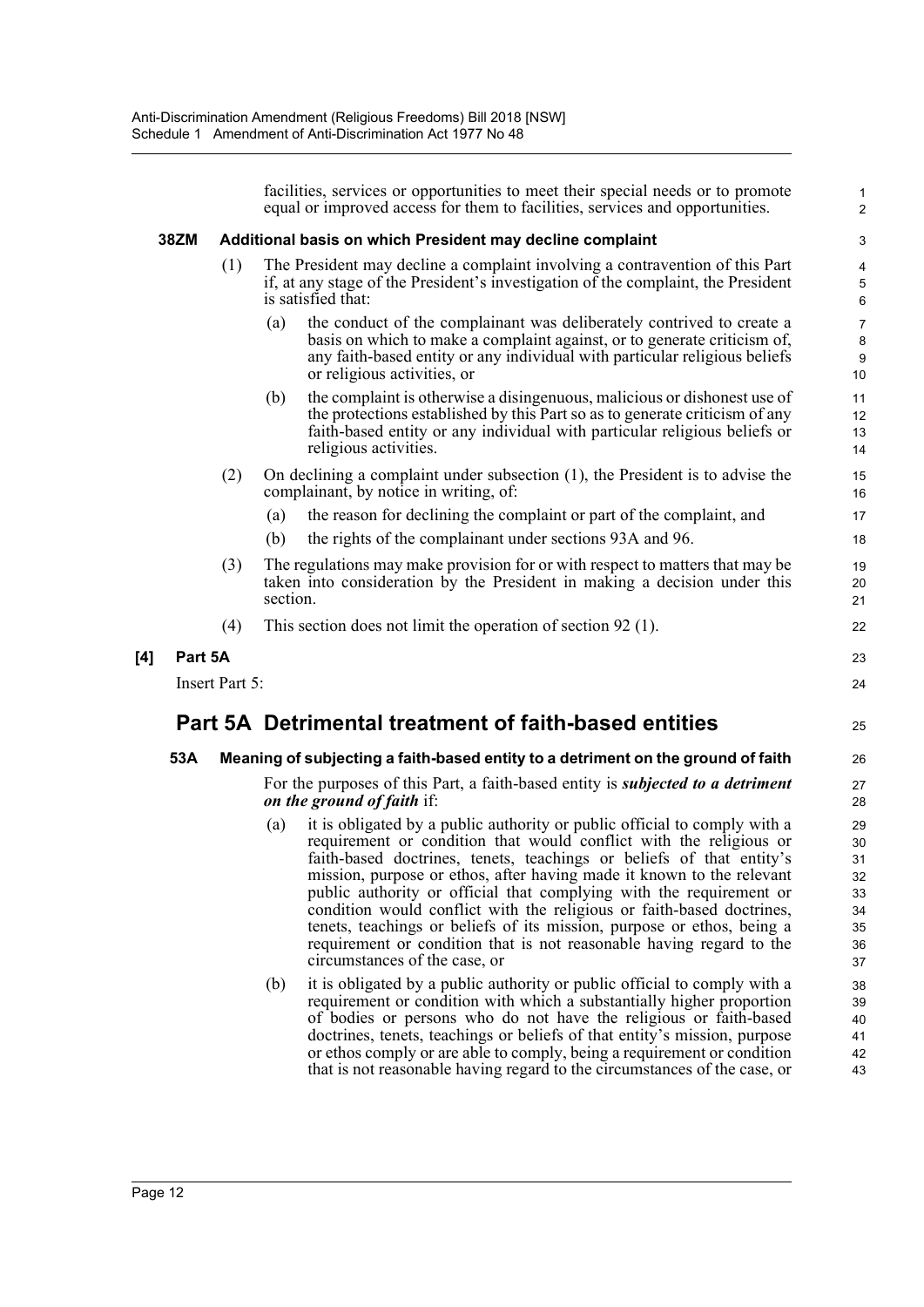| (c) | on the ground of its religious or faith-based convictions, the faith-based |
|-----|----------------------------------------------------------------------------|
|     | entity is treated less favourably than in the same circumstances, or in    |
|     | circumstances that are not materially different, a body with different     |
|     | religious or faith-based convictions, or no religious or faith-based       |
|     | convictions, would be treated.                                             |

## **53B Provision of government funding**

A public authority or official is not to:

- (a) deny, or threaten to deny, government funding to a faith-based entity on the basis of the entity's faith-based mission or purpose or its advancement of that mission or purpose or on a basis that includes that basis, or
- (b) deny, or threaten to deny, government funding to a faith-based entity as a consequence of, or in relation or reference to, the entity's faith-based mission or purpose or its advancement of that mission or purpose, or
- (c) otherwise subject a faith-based entity to a detriment on the ground of faith in relation to the provision of government funding.

#### **53C Dealing with applications for grants**

A public authority or official is not to:

- (a) reject, or fail to consider, an application for a grant made by a faith-based entity on the basis of the entity's faith-based mission or purpose or its advancement of that mission or purpose or on a basis that includes that basis, or
- (b) reject, or fail to consider, an application for a grant made by a faith-based entity as a consequence of, or in relation or reference to, the entity's faith-based mission or purpose or its advancement of that mission or purpose, or
- (c) otherwise subject a faith-based entity to a detriment on the ground of faith in relation to the provision of a grant.

#### **53D Provision of goods, services or benefits by government**

A public authority or official is not to:

- (a) reject, or fail to consider, an application or other request by a faith-based entity for goods, or for a service or other benefit, provided by the government or by a public authority on the basis of the entity's faith-based mission or purpose or its advancement of that mission or purpose or on a basis that includes that basis, or
- (b) reject, or fail to consider, an application or other request by a faith-based entity for goods, or for a service or other benefit, provided by the government or by a public authority, as a consequence of or in relation or reference to, the entity's faith-based mission or purpose or its advancement of that mission or purpose, or
- (c) otherwise subject a faith-based entity to a detriment on the ground of faith in relation to the provision of goods, services and other benefits provided by the government or by a public authority.

## **[5] Section 54 Acts done under statutory authority**

Insert ", including, but not limited to, any Act concerning public health, the protection of children and young persons or national security" after "this Act" in section 54 (1) (a).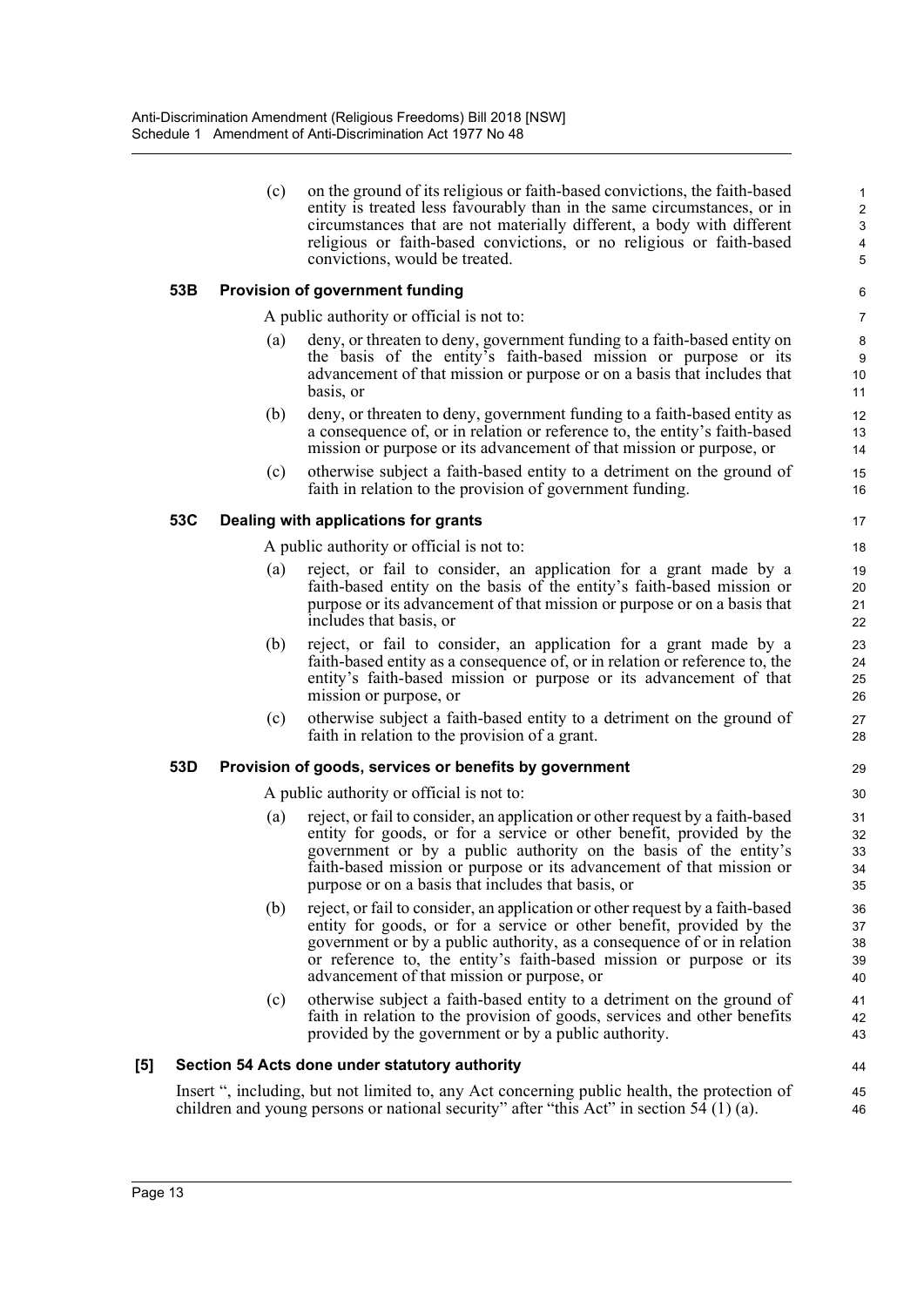## **[6] Section 55 Charities**

Insert "or by reference to the person being, or not being, a faith-based entity within the meaning of this Act" after "Act" in section 55 (1) (a).

## **[7] Section 55 (1A)**

Insert after section 55 (1):

(1A) Without limiting subsection (1), nothing in Part 3B or 5A affects whether or not the purpose of a trust is to be treated as being a charitable purpose for the purposes of the *Charitable Trusts Act 1993* and the general law relating to charitable trusts.

## **[8] Section 56 Religious bodies and faith-based entities**

Insert after section 56 (b):

(b1) the discharge by a chaplain employed or appointed by, or exercising duties as a volunteer of, a private educational authority of official duties of the office of chaplain in accordance with the faith-based mission of the private educational authority,

1  $\overline{2}$ 3

16 17 18

19 20

## **[9] Section 56 (c) and (d)**

Omit "body established to propagate religion" wherever occurring. Insert instead "faith-based entity".

# **[10] Section 56 (d)** Insert ", tenets, teachings and beliefs" after "doctrines". **[11] Section 56 (2)–(4)** Insert at the end of section 56:

- (2) Subsection (1) does not operate so as to exclude from the operation of this Act any act or practice (whether or not referred to in that subsection) that:
	- (a) purports to be religiously motivated, and
	- (b) involves, or advocates, the use of violent force or unlawful coercion against, for whatever reason, an individual or group of individuals, or another faith-based entity, or the property of any such individual, group or entity.
- (3) For that purpose, an act or practice *purports to be religiously motivated* if the person who carried out the act or practice:
	- (a) purports to be inspired by or to act in the name of any religious belief or conviction or any organisation purporting to be faith-based or organised around a religious principle, or
	- (b) purports to be inspired by or to act in accordance with any principle of religious injunction or pursuant to any religious doctrine of any organisation purporting to be faith-based or organised around a religious principle.
- (4) It is not the intention of the Parliament of New South Wales that the operation of subsection (2) or (3) should censor, stifle or stultify academic or public debate that is sincere or in good faith, including critical debate, concerning religious and associated matters.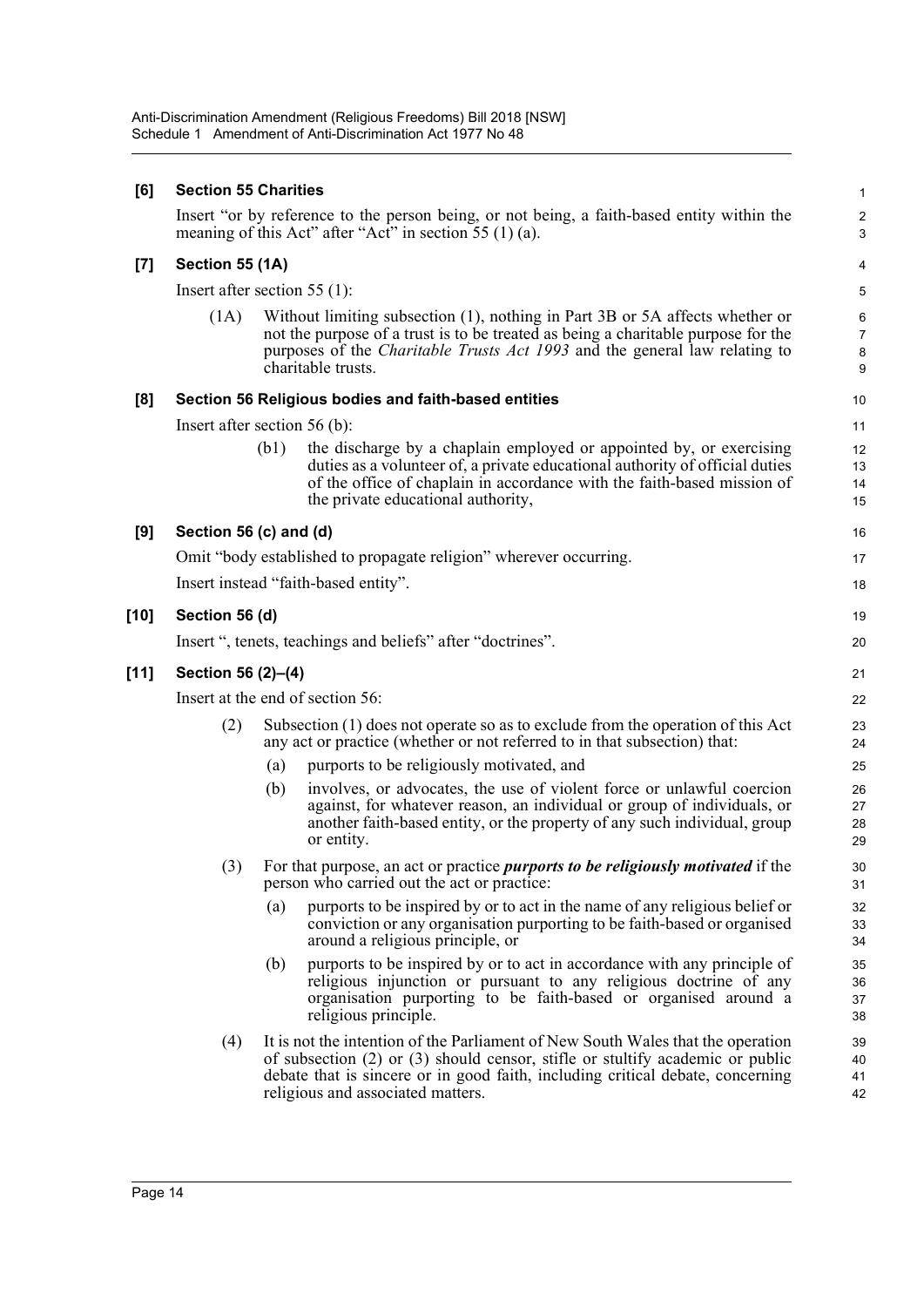#### **[12] Sections 56A–56C**

Insert after section 56:

#### **56A Freedom of religion**

(1) Nothing in this Act affects the right of any person to exercise the person's rights under Article 18 of the *International Covenant on Civil and Political Rights* to the extent that they relate to the person's freedom of religion.

1  $\mathfrak{p}$ 

(2) In particular, a person does not unlawfully discriminate by reason only of anything done, or omitted to be done, in the course of exercising the person's rights under that Article, to the extent that they relate to the person's freedom of religion.

#### **56B Beliefs or convictions about the nature of marriage and family**

- (1) Nothing in this Act affects the right of any person who holds a belief or conviction that marriage and family is based on the concept of a union of one man and one woman to manifest, teach or comply with that belief or conviction in practice, worship or observance, whether in public or private.
- (2) In particular, a person does not unlawfully discriminate by reason only of anything done, or omitted to be done because of the person's belief or conviction that marriage and family is based on the concept of a union of one man and one woman.
- (3) A person who holds a belief or conviction that marriage and family is based on the concept of a union of one man and one woman is not obliged by anything in this Act to participate in or provide a service in relation to a marriage or marriage-related ceremony or service:
	- (a) between people of the same sex, or
	- (b) otherwise between people who intend to form a union that is not a union of one man and one woman,

unless the non-participation or non-provision of the service by that person would make it impossible for that ceremony to occur.

## **56C Beliefs in the gender binary**

- (1) Nothing in this Act affects the right of any person who holds a belief or conviction that a person can only be one of 2 genders (that is, either male or female) to manifest that belief, teach that belief, or comply with that belief in practice, worship or observance, whether in public or private.
- (2) Nothing in this Act authorises any employer, principal or other person or entity to discriminate against a person on the ground that the person holds a belief or conviction that a person can only be one of 2 genders (that is, either male or female):
	- (a) in the arrangements the employer, principal or other person or entity makes for the purpose of determining who should be offered employment, engaged as a commission agent or allowed to work, or
	- (b) in determining who should be offered employment, engaged as a commission agent or allowed to work or continue to work, or
	- (c) in the terms on which the employer, principal or other person or entity offers employment, engages the person as a commission agent or allows the person to work, or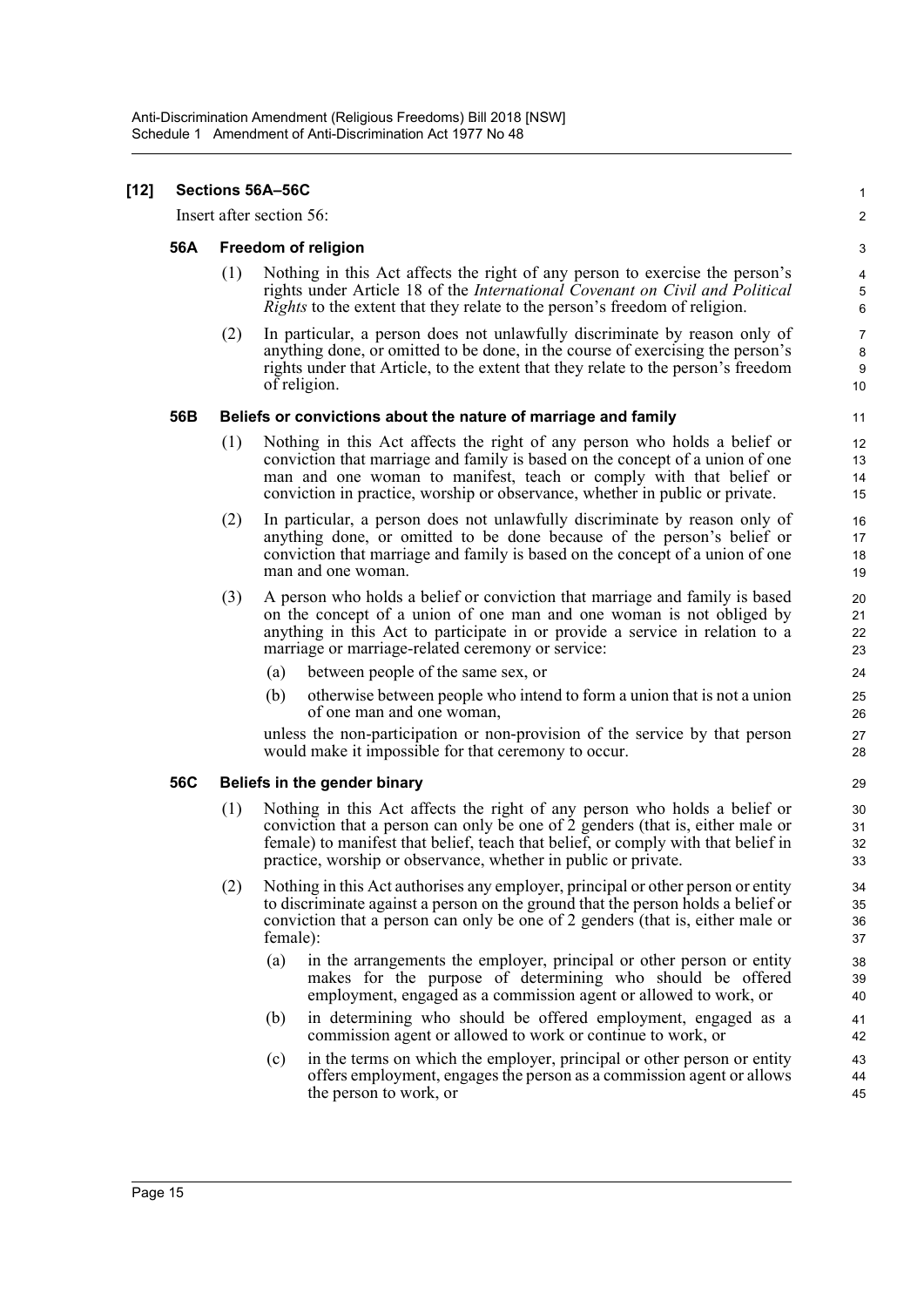|        |    |                          | (d)    | in the terms or conditions of employment or any contract that the<br>employer, principal or other person or entity affords the employee,<br>commission agent or contract worker, or                                                                                                                                                                                                                                                                                                                                   | 1<br>2<br>3                            |
|--------|----|--------------------------|--------|-----------------------------------------------------------------------------------------------------------------------------------------------------------------------------------------------------------------------------------------------------------------------------------------------------------------------------------------------------------------------------------------------------------------------------------------------------------------------------------------------------------------------|----------------------------------------|
|        |    |                          | (e)    | by denying the employee, commission agent or contract worker access,<br>or limiting the employee's, commission agent's or contract worker's<br>access, to opportunities for promotion, transfer or training, or to any<br>other benefits associated with employment or a position as commission<br>agent or contract worker, or                                                                                                                                                                                       | 4<br>5<br>6<br>$\boldsymbol{7}$<br>8   |
|        |    |                          | (f)    | by dismissing the employee, commission agent or contract worker or<br>subjecting the employee, commission agent or contract worker to any<br>other detriment.                                                                                                                                                                                                                                                                                                                                                         | 9<br>10<br>11                          |
|        |    | (3)                      |        | A person who holds a belief or conviction that a person can only be one of<br>2 genders (that is, either male or female) is not obliged by anything in this Act<br>to do, say or teach any thing in the course of the person's work as a teacher in<br>a school of any kind, or participate in or provide a service in the course of that<br>work, that is inconsistent with that belief of the person.                                                                                                               | 12<br>13<br>14<br>15<br>16             |
| $[13]$ |    | <b>Section 58</b>        |        |                                                                                                                                                                                                                                                                                                                                                                                                                                                                                                                       | 17                                     |
|        |    | Insert after section 57: |        |                                                                                                                                                                                                                                                                                                                                                                                                                                                                                                                       | 18                                     |
|        | 58 |                          |        | Local government actions relating to places of public worship                                                                                                                                                                                                                                                                                                                                                                                                                                                         | 19                                     |
|        |    | (1)                      |        | For the avoidance of doubt, this section makes provision about the effect of<br>Parts 3B and 5A on certain resolutions made by councils.                                                                                                                                                                                                                                                                                                                                                                              | 20<br>21                               |
|        |    | (2)                      | about: | Nothing in Part 3B or 5A gives rise to, or can be taken into account in, any civil<br>cause of action against a council in relation to resolutions made by the council                                                                                                                                                                                                                                                                                                                                                | 22<br>23<br>24                         |
|        |    |                          | (a)    | any application for the development of land for the purposes of a place<br>of public worship, or                                                                                                                                                                                                                                                                                                                                                                                                                      | 25<br>26                               |
|        |    |                          | (b)    | any application for a certificate or permit relating to the erection,<br>alteration, occupation, safety or use of any place of public worship, or                                                                                                                                                                                                                                                                                                                                                                     | 27<br>28                               |
|        |    |                          | (c)    | any other matter relating to a particular place of public worship.                                                                                                                                                                                                                                                                                                                                                                                                                                                    | 29                                     |
|        |    | (3)                      |        | Without limiting the generality of subsection $(2)$ , nothing in Part 3B or 5A:                                                                                                                                                                                                                                                                                                                                                                                                                                       | 30                                     |
|        |    |                          | (a)    | operates to create in any person any right of complaint, or any legal<br>right, against a council, being a right that was not in existence before the<br>commencement of those Parts, or                                                                                                                                                                                                                                                                                                                              | 31<br>32<br>33                         |
|        |    |                          |        | (b) affects the validity, or provides grounds for review of, or appeal to the<br>Land and Environment Court or any other court of, any decision or<br>action supported by a resolution of a council in relation to development<br>for the purposes of places of public worship made by a resolution of the<br>council, including any decision or action under the <i>Environmental</i><br>Planning and Assessment Act 1979 or the Local Government Act 1993,<br>or any instrument made under either of those Acts, or | 34<br>35<br>36<br>37<br>38<br>39<br>40 |
|        |    |                          | (c)    | affects the validity, or provides grounds for review, of any judicial or<br>administrative act or omission in relation to a decision or action<br>supported by a resolution of a council in relation to development for the<br>purposes of places of public worship.                                                                                                                                                                                                                                                  | 41<br>42<br>43<br>44                   |
|        |    | (4)                      |        | If a council is required by another law to consider particular matters, or to<br>comply with particular requirements, in the exercise of its functions, nothing<br>in Part 3B or 5A is to be taken to require the council to act consistently or<br>inconsistently with that law.                                                                                                                                                                                                                                     | 45<br>46<br>47<br>48                   |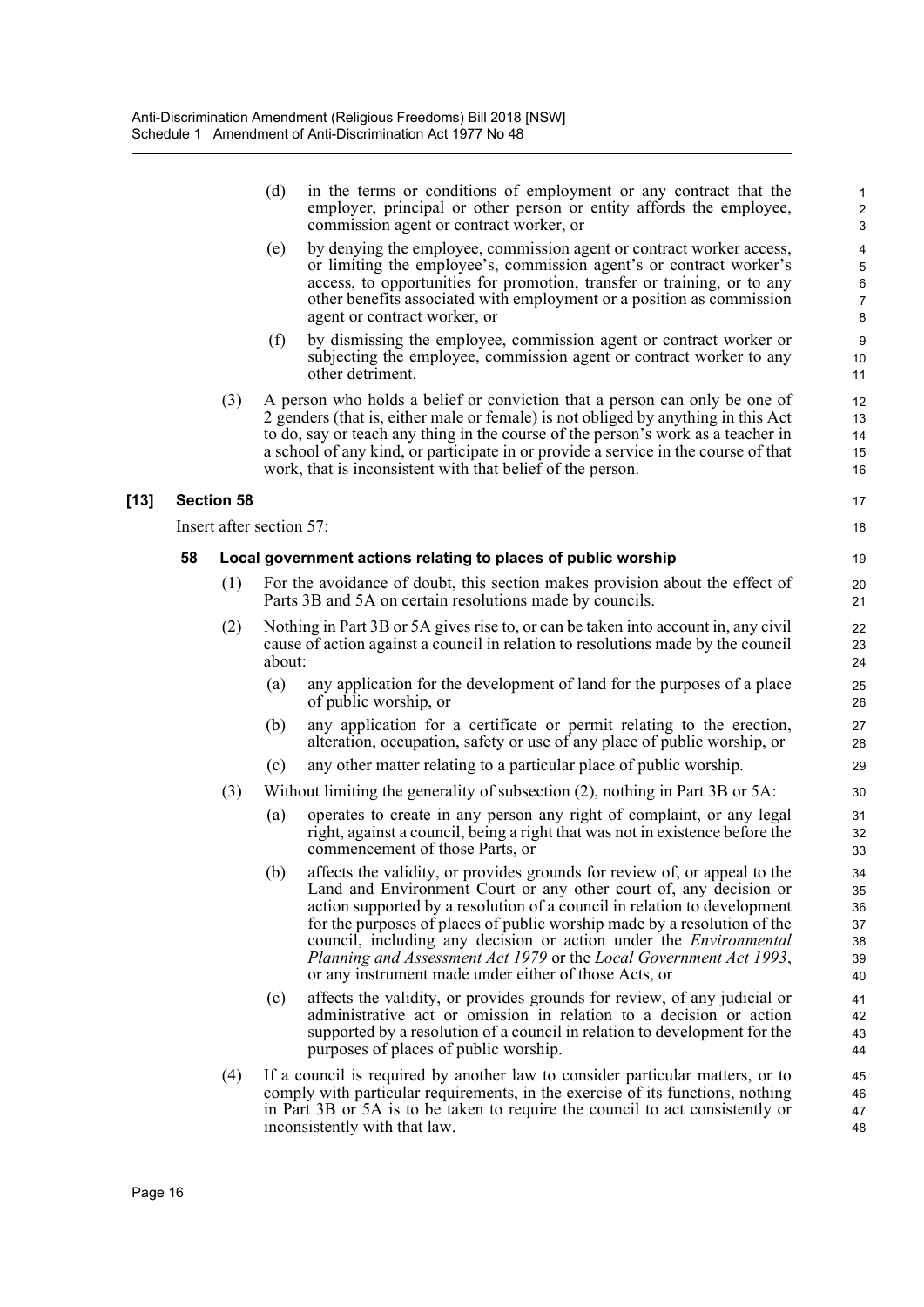|        |        | (5) | In this section:                                                                                                                                                                                                                                                                                                                             | 1                             |
|--------|--------|-----|----------------------------------------------------------------------------------------------------------------------------------------------------------------------------------------------------------------------------------------------------------------------------------------------------------------------------------------------|-------------------------------|
|        |        |     | <i>development</i> has the same meaning as in the <i>Environmental Planning and</i><br>Assessment Act 1979.                                                                                                                                                                                                                                  | $\overline{\mathbf{c}}$<br>3  |
|        |        |     | <i>place of public worship</i> means a building or place used for the purpose of<br>religious worship by a congregation or religious group, whether or not the<br>building or place is also used for counselling, social events, instruction or<br>religious training.                                                                       | 4<br>5<br>6<br>$\overline{7}$ |
| $[14]$ |        |     | Section 91A Resolution of complaint by conciliation                                                                                                                                                                                                                                                                                          | 8                             |
|        |        |     | Omit "section 92" from section 91A (1). Insert instead "section 38ZM or 92".                                                                                                                                                                                                                                                                 | 9                             |
| $[15]$ |        |     | Section 93A Referral of complaints to Tribunal at requirement of complainant                                                                                                                                                                                                                                                                 | 10                            |
|        |        |     | Omit "section 87B (4)" from section 93A (1). Insert instead "section 38ZM, 87B (4)".                                                                                                                                                                                                                                                         | 11                            |
| [16]   |        |     | Section 102 Tribunal may dismiss complaint                                                                                                                                                                                                                                                                                                   | 12                            |
|        |        |     | Omit "section 92 (1) (a) (i) or (ii) or (b)".                                                                                                                                                                                                                                                                                                | 13                            |
|        |        |     | Insert instead "section 38ZM or 92 (1) (a) (i) or (ii) or (b)".                                                                                                                                                                                                                                                                              | 14                            |
| [17]   |        |     | <b>Schedule 1 Savings and transitional provisions</b>                                                                                                                                                                                                                                                                                        | 15                            |
|        |        |     | <b>Insert after Part 8:</b>                                                                                                                                                                                                                                                                                                                  | 16                            |
|        | Part 9 |     | <b>Anti-Discrimination Amendment (Religious</b><br>Freedoms) Act 2018                                                                                                                                                                                                                                                                        | 17<br>18                      |
|        | 25     |     | <b>Operation of amendments</b>                                                                                                                                                                                                                                                                                                               | 19                            |
|        |        | (1) | Parts 3B and 5A, and sections 56 (b1) and $(2)$ –(4), 56A, 56B and 58 (as<br>inserted by the amending Act) do not apply to or in respect of anything done<br>or omitted to be done before the commencement of the amending Act.                                                                                                              | 20<br>21<br>22                |
|        |        | (2) | This Act continues to apply to anything done or omitted to be done before the<br>commencement of Part 3B as if that Part had not been enacted. In particular,<br>the insertion of Part 3B by the amending Act does not affect any complaint<br>lodged on a ground of unlawful discrimination before the commencement of<br>the amending Act. | 23<br>24<br>25<br>26<br>27    |
|        |        | (3) | In this clause:                                                                                                                                                                                                                                                                                                                              | 28                            |
|        |        |     | <b>the amending Act</b> means the Anti-Discrimination Amendment (Religious<br>Freedoms) Act 2018.                                                                                                                                                                                                                                            | 29<br>30                      |
|        |        |     |                                                                                                                                                                                                                                                                                                                                              |                               |